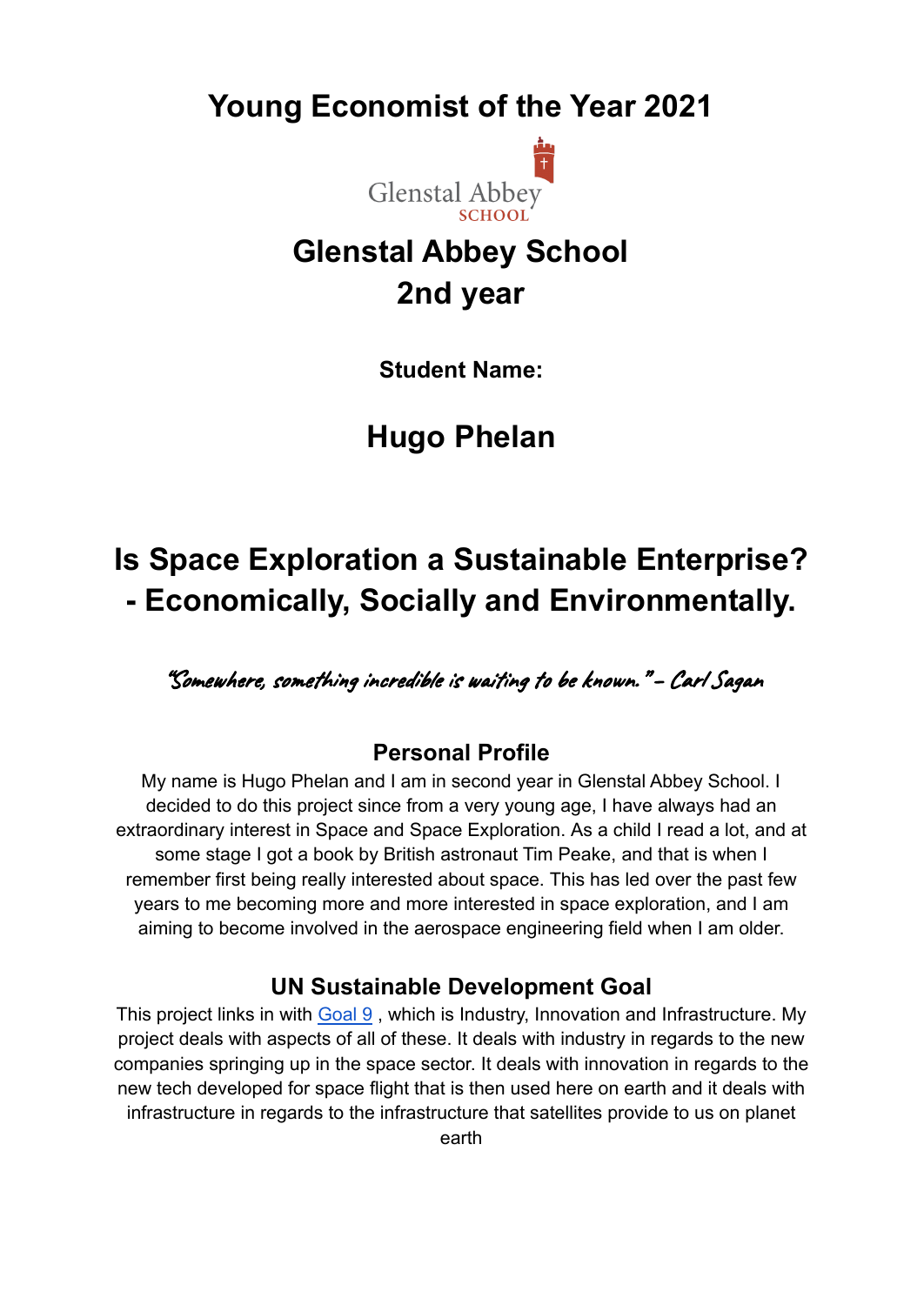### **Line of Enquiry**

For the purpose of my research study, I am enquiring about the impact of Space Exploration on the Economy; because I want to ascertain firstly, if continuing to venture into space is sustainable from an Economic, Social and Environmental perspective; and secondly, how governments and politicians should plan for Investments in Space Programmes going forward (with a particular focus on Ireland's involvement in this area)

The aims of my project are:

- 1. Economic Sustainability: I will look at Ireland's investment in ESA, the European Space Agency, and see what dividends that investment pays, in addition to looking at the US/NASA and their investment in private spaceflight to see what benefits they reap from such investment.
- 2. Social Sustainability: I will look at the benefits of space from a social perspective, reviewing the inventions and innovations that were created for spaceflight, that now benefit society as a whole, together with the satellites in space that we use today, and the purpose of same, and the scientific discoveries made on the ISS that benefit humankind.
- 3. Environmental Sustainability: I will look at the sustainability of spaceflight, and the impact it has on the environment.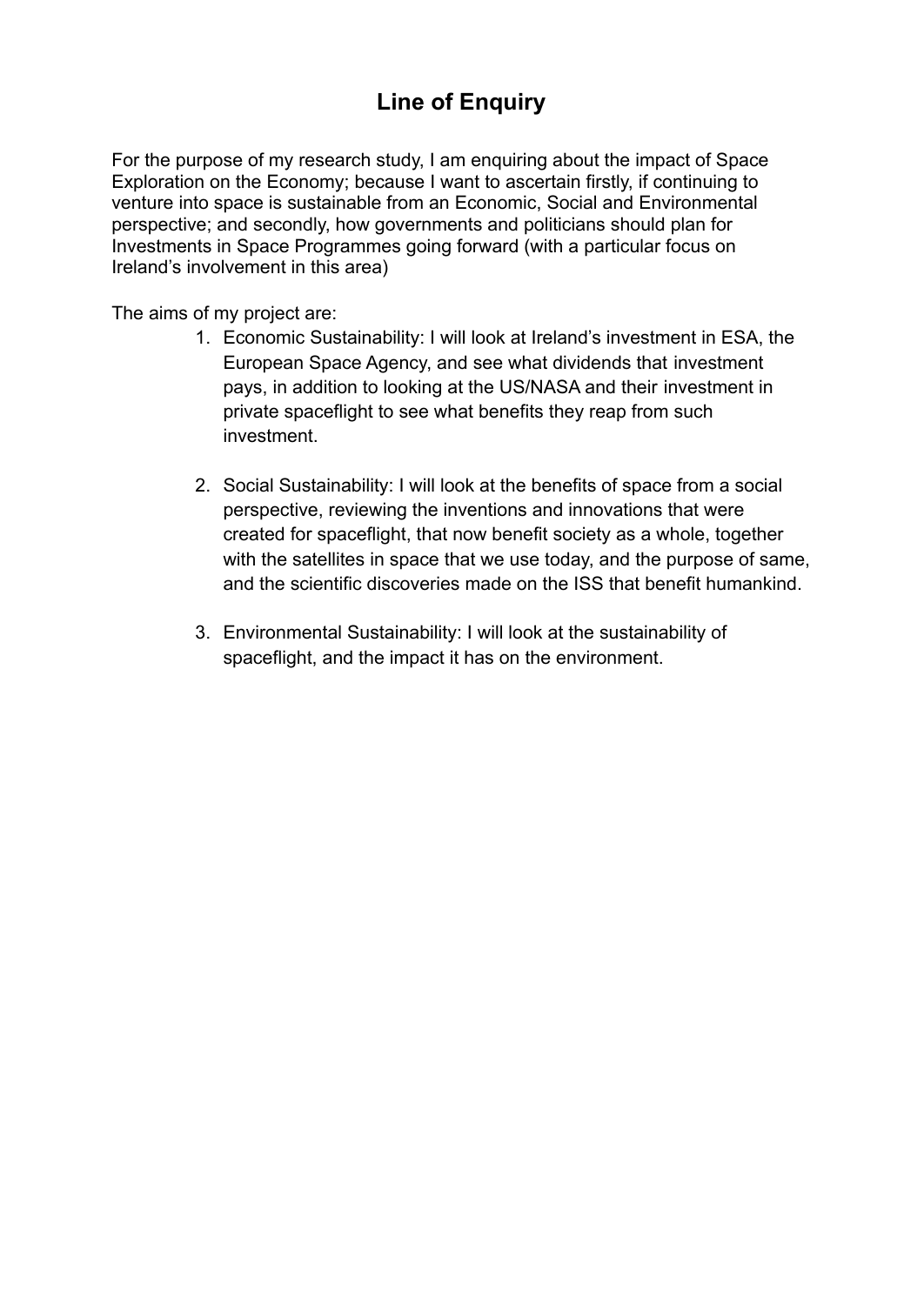# **Research Study**

This part is divided into three research elements. They are Economic Sustainability, Social Sustainability and Environmental Sustainability. They will explore the sustainability of spaceflight from each of the aforementioned angles.

#### **Economic Sustainability**

This element focuses on the economic sustainability of spaceflight. It will examine the investment the Irish Government makes in ESA, and the dividends that it pays. It will also examine NASA and the USA, and look at their investments in private space companies, to see if ESA and Europe would benefit from similar investments (or is ESA already investing, albeit at a smaller scale)

Firstly, Ireland's investment in ESA. During my research I found that between 2016 and 2020, Ireland contributed €97.8 million to ESA<sup>([Page](https://enterprise.gov.ie/en/Publications/Publication-files/National-Space-Strategy-for-Enterprise-2019-2025.pdf) 14)</sup>. On average, this means Ireland contributed €19.56 million per year. ESA's budget is about €5 billion<sup>[\(ESA\)](http://www.esa.int/About_Us/Corporate_news/ESA_facts)</sup> per annum, so Ireland contributes about 0.39% of ESA's budget.

Knowing how much Ireland contributes to ESA per year, led me to enquire as to how much of that money flows back into Ireland's economy. I understand that "*ESA operates on the basis of geographical return, i.e. it invests in each Member State, through industrial contracts for space programmes, an amount more or less* equivalent to each country's contribution"<sup>[3](https://www.esa.int/About_Us/Corporate_news/ESA_facts)</sup>.

This should mean that Ireland's space companies should get at around €19/20 million per year in ESA contracts. While I couldn't find figures for this, I found that according to an Enterprise Ireland report: (4, Page [12/13](https://enterprise.gov.ie/en/Publications/Publication-files/National-Space-Strategy-for-Enterprise-2019-2025.pdf))

1) Commercial sales by companies in Ireland directly resulting from ESA support expanded from €43m in 2013 to over €75m in 2015 and was projected to grow to €133m by 2020,

2) Companies in Ireland involved in ESA contracts had a combined turnover of €274m in 2013 and this was projected to increase to over €0.5B by 2020, and

3) Total employment in companies benefiting from ESA in Ireland was expected to more than double from 2,000 in 2014 to over 4,500 in 2020. ESA related employment is generally of high skill and high salary, providing long-term employment.

In my opinion, this indicates that

1) Ireland's space economy will keep growing, especially with ESA investing,assuming that the projected upward trend continues and 2) The fact that it should keep growing will lead to the companies expanding, and employing more people, and as the report says, "*ESA related employment is generally of high skill and high salary, providing long-term employment*". I believe that as long as there is an ESA to provide these contracts, this particular sector of the economy will continue to expand.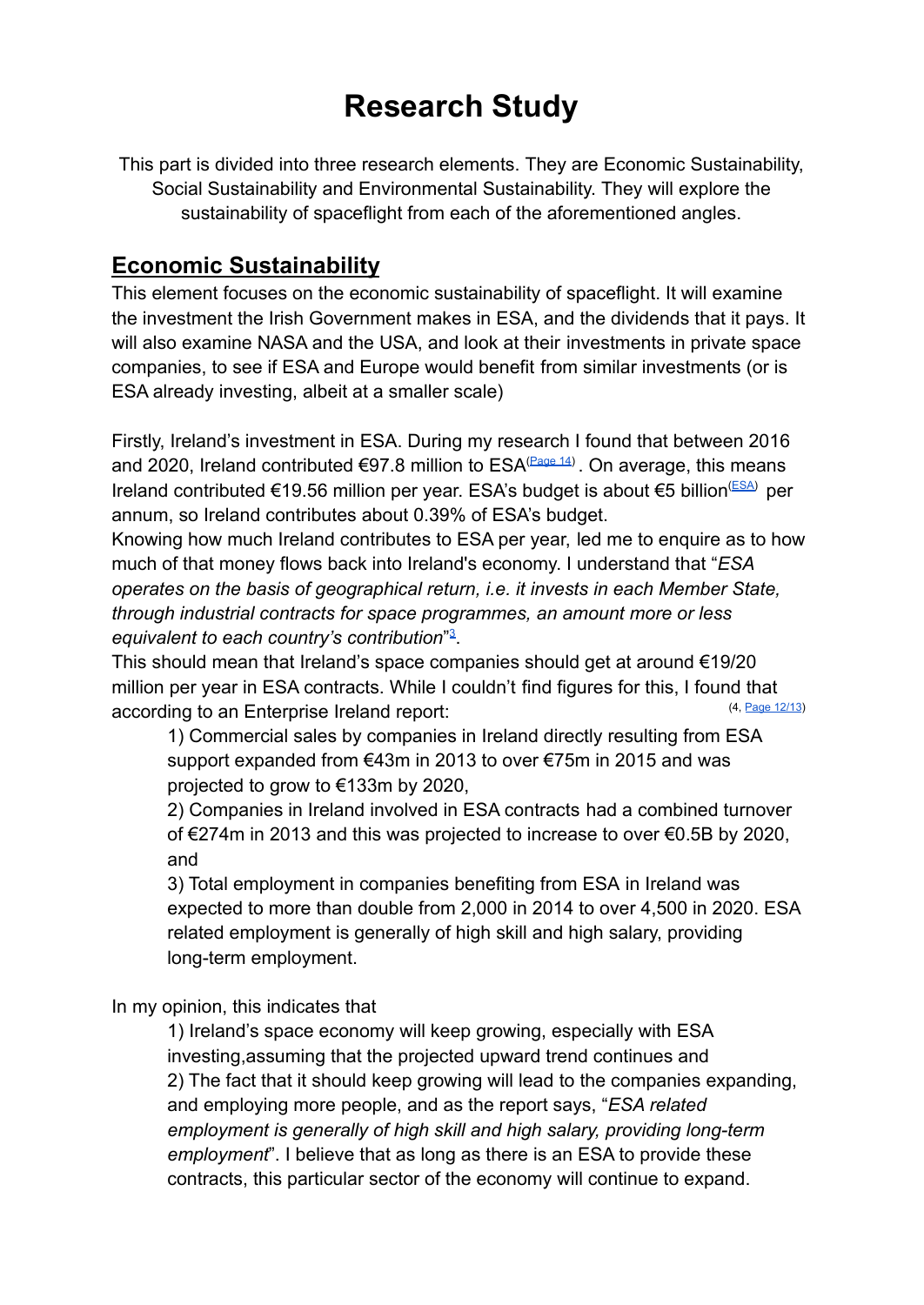Indeed, the Irish space economy has gained quite a few companies working with ESA between 2010 and 2018, from 34 in 2010  $\frac{\text{Page 11}}{\text{Page 12}}$  $\frac{\text{Page 11}}{\text{Page 12}}$  $\frac{\text{Page 11}}{\text{Page 12}}$ , to a total of 67  $\frac{(\text{Page 12})}{\text{Page 12}}$  in 2018 (note: this includes research organisations). The global space economy has been growing faster than the global economy in recent years. The space economy has been growing at a rate of 6.7% per annum between 2005 and 2017, compared to 3.5% for the global economy **Page 9**. Furthermore, the commercial space industry worldwide is expected to be a trillion dollar industry by the end of this decade  $(Paage 9)$ .

An example of an Irish company working in the Irish space industry is Réaltra Space Systems Engineering (a division of Realtime Technologies Ltd.). In 2019, they got €1m to develop a video stream (Independent Video Kit) from ESA's upcoming rocket, the Ariane 6.

Now to take a look at NASA. NASA is awarding many contracts to commercial companies to develop space systems for Low Earth Orbit (LEO). Part of NASA's rationale is that if NASA can get these companies to develop rockets, spacecraft and space stations, then NASA can be the ones to first start paying them for their services, but then other companies/agencies will also buy their services - thereby developing an economy independent of NASA in Earth orbit. The advantages of this is firstly that it is expanding the economy, and secondly, NASA does not have to worry about running their own rockets (they can leave that to SpaceX and Boeing) and NASA can focus on exploring the frontiers of space. A third advantage is that NASA no longer has to pay Russia to launch their astronauts on the Soyuz spacecraft, which was very expensive (\$82m -> \$54m per seat)

An example of NASA encouraging third party development is SpaceX's Crew/Cargo Dragon spacecraft. This spacecraft was developed to bring NASA astronauts and cargo to the international space station, as part of the Commercial Crew and Cargo Resupply Services (CRS) contracts (these are billion dollar contracts) but now in a few months the first all-private space mission will launch. It is called Inspiration-4, and without NASA providing contracts, it is doubtful that it would exist.

There are many other companies involved in the developing space industry , such as Virgin Galactic, which is developing short tourist trips to space, and Virgin Orbit, which is providing a small satellite launch system. An advantage with the Virgin Orbit satellites is that they are launched from a plane, thereby using less fuel, and the satellites can go into any degree of orbit. The system is also mobile and could launch from literally anywhere, which because they are expected to be more expensive than alternatives, will mean they have a unique selling point to their service.

In my opinion, Europe would benefit from having a larger space industry like the US. However, there are some problems associated with this. One such problem is that Europe's spaceport, used by the Arianespace organisation to launch the Ariane 5 (and Russian Soyuz), is in French Guiana ([Wiki](https://en.wikipedia.org/wiki/Guiana_Space_Centre)), in South America. While it is far away,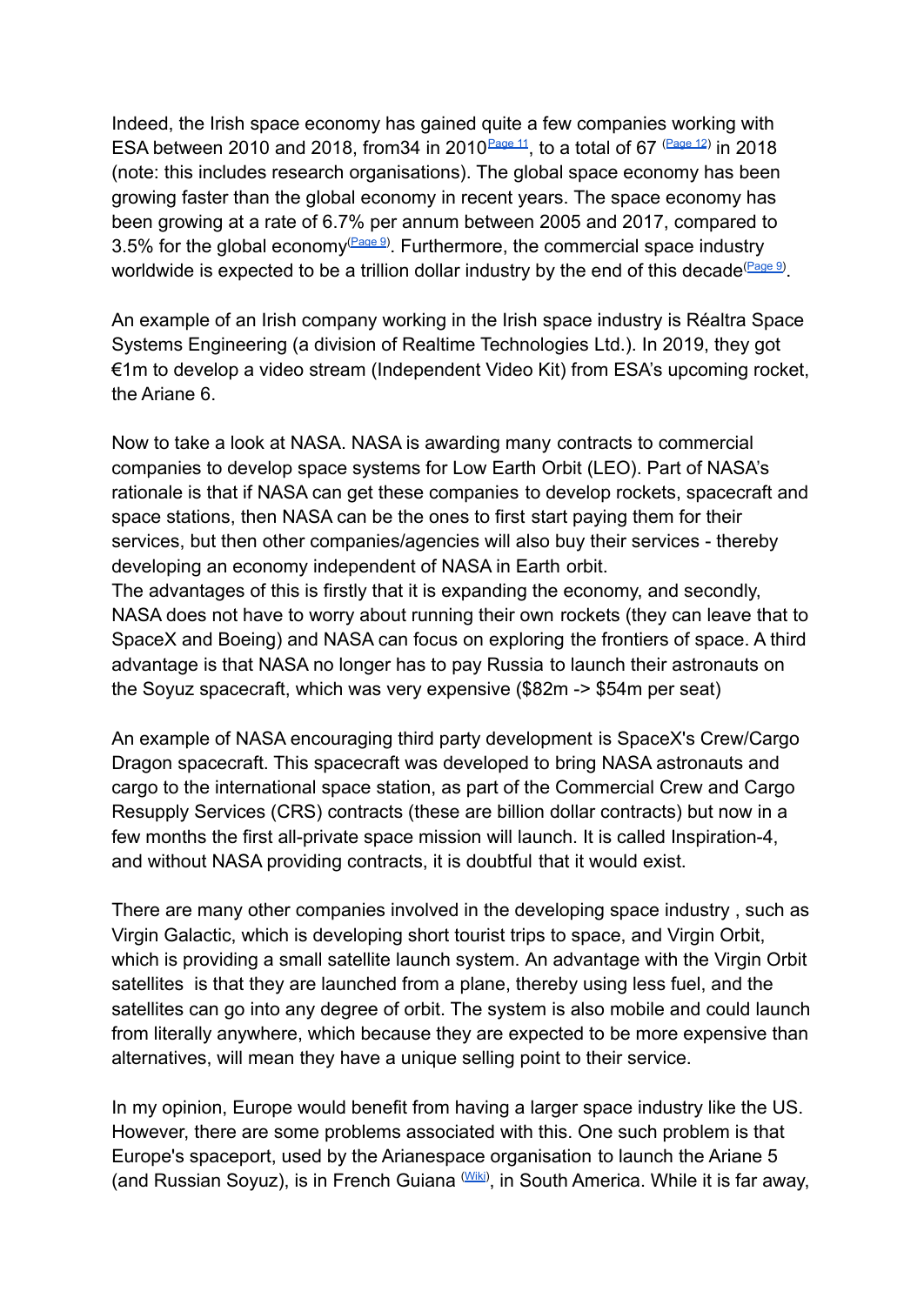which could be a problem for manufacturers in Europe (it would be harder to get the rockets to the spaceport, because they would have to go by sea), the advantage is that because it is closer to the equator, the Earth's rotation gives it more speed starting out, and therefore the rocket doesn't have to be as powerful to reach orbital velocity.

To compare this with NASA, the spaceport in French Guiana is 5 degrees from the equator, and every orbit is possible because of its location on the east coast of South America (the spent rocket stages drop harmlessly in the sea).

However, the USA has two main launch sites. They have Kennedy Space Center (KSC)/Cape Canaveral Space Force Station ([Wiki](https://en.wikipedia.org/wiki/Kennedy_Space_Center)), in Florida, as well as Vandenberg Air Force Station<sup>([Wiki](https://en.wikipedia.org/wiki/Vandenberg_Air_Force_Base))[\(Wiki\)](https://en.wikipedia.org/wiki/Vandenberg_Space_Launch_Complex_6)</sup>, in California. KSC is at 28 degrees North, and has access to most orbits, with the exception of a polar orbit, which requires a complex trajectory to avoid dropping spent boosters on Cuba. Vandenberg Space Force Station is at 34 degrees North, and has access to high inclination orbits, including a polar orbit. The different orbits have different benefits. For example, many earth observing missions, as well as SpaceX's Starlink and the ISS are in Low Earth Orbit, around 700km above the earth. Other communications satellites are in Geostationary orbit, where they stay above the same point on earth. GPS satellites are in a semi-synchronous orbit. A Sun-Synchronous Orbit is also popular for earth observation, and is also popular for spy satellites under the guise of "earth observation".

Another problem to ESA investing more, is that ESA's budget is €5 billion a year, while in 2020, NASA's budget was \$22.6 billion (\$22.9 billion today = €19 billion) [\(ESA\)](http://www.esa.int/About_Us/Corporate_news/ESA_facts)([NASA](https://www.planetary.org/space-policy/nasas-fy-2020-budget)) . That means that ESA has about a quarter of NASA's funding. ESA therefore has less money to spend on investments. However, I believe because of ESA's partnership with NASA to build the Orion spacecraft service module, ESA will not be left behind as NASA returns humans to the moon.

If ESA had more funding, it could have a more active role in international spaceflight. ESA could invest more in the ISS program, and get more ESA crew time on the station. ESA could also create their own plans, such as creating a crew capsule, or unveiling a plan for a new space station.

#### **Social Sustainability**

This element will focus on how sustainable space is from a social perspective and how it benefits society on earth. This means looking at the "spinoff" technologies from spaceflight exploration and the dividends paid by exploring space, as well as the services provided by infrastructure in space such as satellites, and the scientific discoveries made on the ISS that benefit us all on Earth.

Firstly, the "spinoff" technologies [\(NASA\)](https://www.nasa.gov/directorates/spacetech/new_interactive_website_homeandcity). These are technologies that were developed out of items originally designed for spaceflight. There are many examples of these. I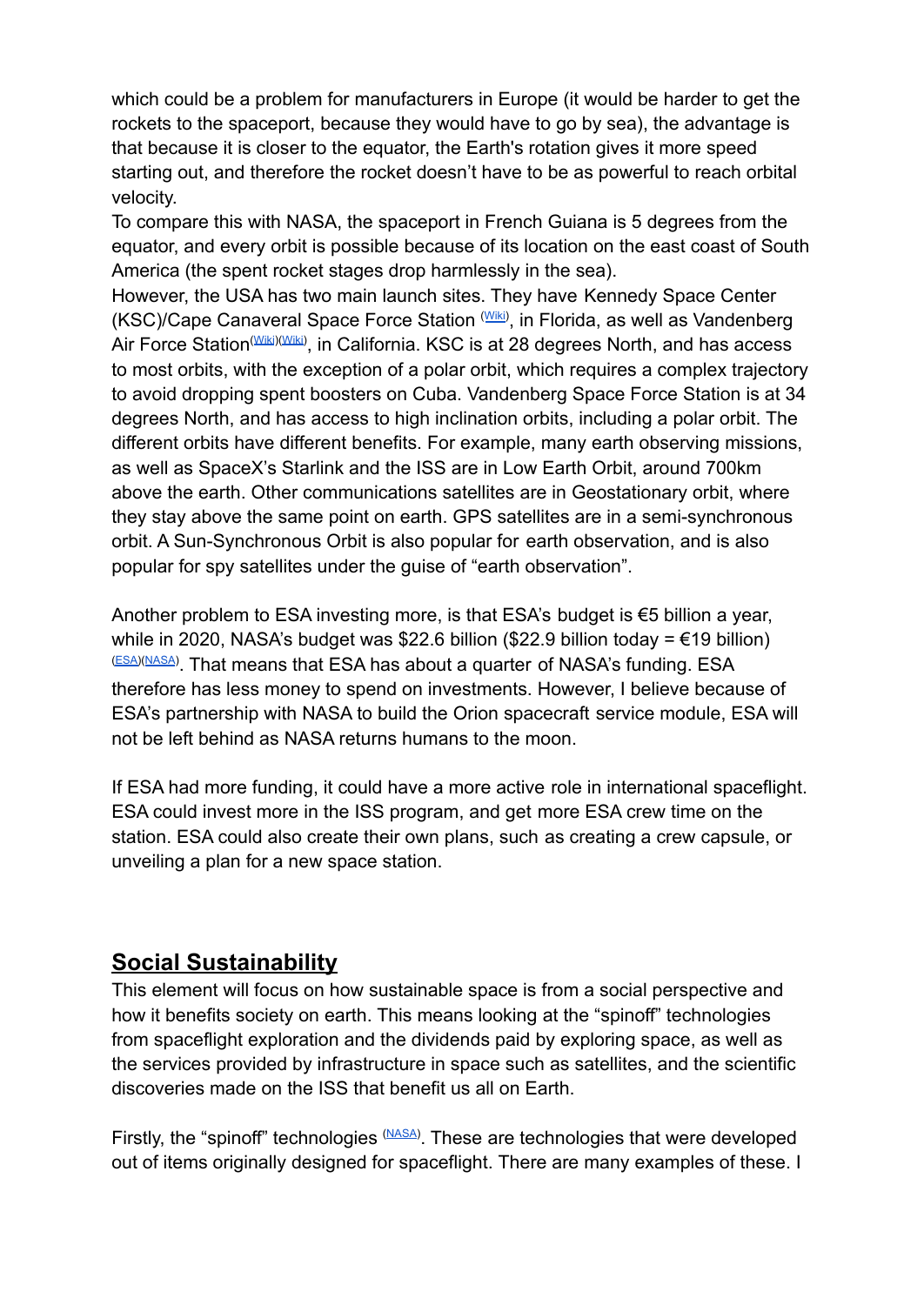will look at the technologies that will make the biggest difference for us on Earth. Some of these technologies include:

More efficient solar panels - solar panels are one of several options to power spacecraft and space stations. By making them more and more efficient, they can be used in space over less safe power supplies (such as Radioisotope Thermal Generators, which use heat from plutonium to produce electricity and are mainly used on new robotic missions such as the Mars 2020 Perseverance rover), as well as helping make our energy grid renewable on Earth. They make our grid renewable by being a source of energy that we can't use up, unlike coal or gas. Other examples of renewable energy are wind turbines and hydroelectric power stations. However, super efficient solar panels are useless without batteries. Why? Because the sun doesn't shine the whole time. The ISS charges its batteries in sunlight with its solar panels, then when it is away from the sun, it uses the power in the batteries to power the station. Batteries like these are not only used in space, they are also used in commercial applications like portable electronics, as well as electric cars. They are also used to store electricity from when renewables produce more than the current demand, so the electricity can be used when renewable energy is not producing enough to meet demand.

NASA has also developed a water purification system for the ISS. The ISS reuses up to 90% of its water. It extracts and purifies the water from the air, washing, sweat and even urine. This technology is used in developing countries to provide clean drinking water.

NASA has also developed a very fire resistant polymer fabric, that is now used in firefighters clothes.

Furthermore, some of the lightweight low power sensors developed for observing other galaxies, and other phenomena in the universe, are also used in phones, because of their low power needs, and high quality.

There are many dividends paid from exploring space. Some of them benefit the economy, and some of them benefit society. Space agencies exploring space need many different things, and to provide them, there are many different contractors. Back in the Apollo era in America, there were many companies supplying NASA with different components. These included: Boeing, Chrysler, General Electric, IBM, McDonnell Douglas, Rocketdyne and Rockwell ([NAFL\)](https://www.nalfl.com/?page_id=2561&cpage=1). All these companies employed many people, and both directly and indirectly provided tens if not hundreds of thousands of jobs to people.

Secondly, there are the services that satellites provide to us on Earth. These include precise navigation using GPS or Galileo (the EU's version of GPS), weather monitoring and satellite internet. Weather monitoring satellites have provided better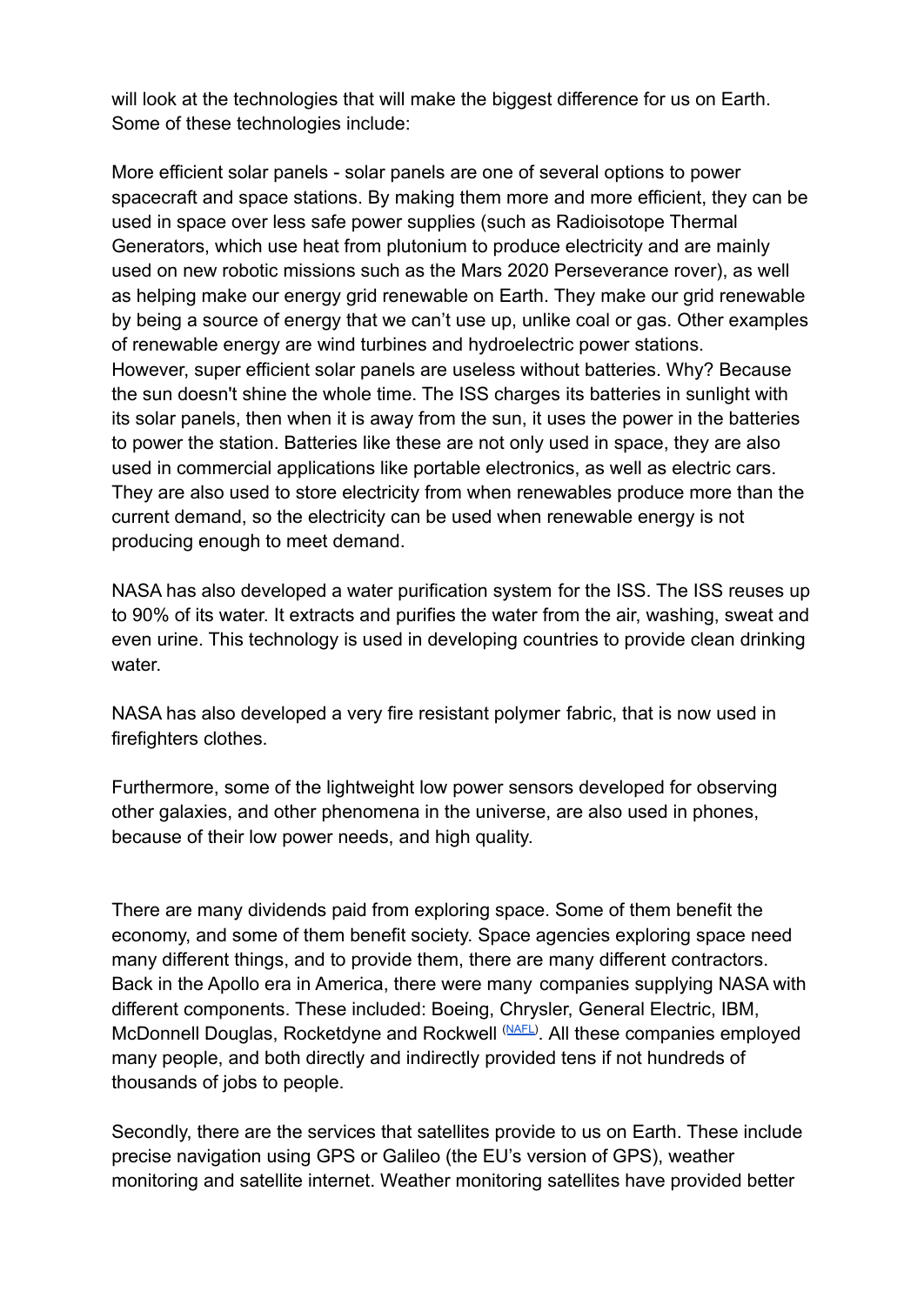warning of storms and hurricanes, perhaps saving many lives as earlier warning is given for these huge storms.

Internet satellites come in two main categories. There are large satellites out in geostationary orbit (this orbit stays above the same part of the Earth the whole time), and small satellites in Low Earth Orbit (LEO). The large satellites have very high bandwidth( i.e., a lot of data can go through one satellite) but because they are relatively far away from Earth, they have high latency (latency is how fast the signal between your computer and the host server of the website is). High latency is fine for most applications, like downloading and web browsing. However, it is not so good for video meetings, stock market trading and online gaming. It is not good for the three aforementioned applications, because those applications require the signal to go very quickly to every computer connected. The higher the latency, the laggier your video meeting or online game will be. It is important for stock trading because the big companies on the stock markets rely on exploiting tiny variations in stock price. The faster they get the signal with the price data, the more money they can make. This is where low latency satellite constellations in LEO come in. Currently, the only one operational is SpaceX's Starlink, which is currently in Beta testing with consumers. When all the satellites are deployed, it may even have less latency than the undersea cable that is currently used by stock exchanges like the ones in New York and London. This could mean companies working on these stock exchanges will use it, for the reasons stated above.

However, low latency satellites have disadvantages too. One disadvantage is that it (the low latency satellite constellation) will end up having in the region of 10,000 satellites in just one internet constellation, which will have significant consequences for Earth based telescope observatories. This will affect them because the satellites will reflect light from the sun, which will be picked up by the telescopes as a point of light. This will distort a telescope's observation.

There are also other concerns and benefits to low latency satellites. One benefit that I think could happen is that the satellite dishes that you pick up the signal with could be leaked, which would mean people in countries with restricted internet access (eg. China, Iran, North Korea) could access Starlink, if they could build their own receivers. A disadvantage may be that if Starlink is fully complete before another competitor (like Amazon) is operational, they could have a monopoly over this space internet, and therefore could control it, especially if it becomes significantly cheaper than Earth based alternatives. This could be disadvantageous because a third party could pay them to take a website off their internet, and if they force Earth based alternatives out of business, they could just take all their competitors' websites offline. This is why I think that a satellite constellation would have to be carefully controlled, but it could be a source of good too, as charities could provide these receivers to remote/poor communities in developing countries, to help connect them to the wider world.

Lastly in this section, I will talk about the scientific discoveries made in space that benefit humankind. There are many different discoveries that have been made, from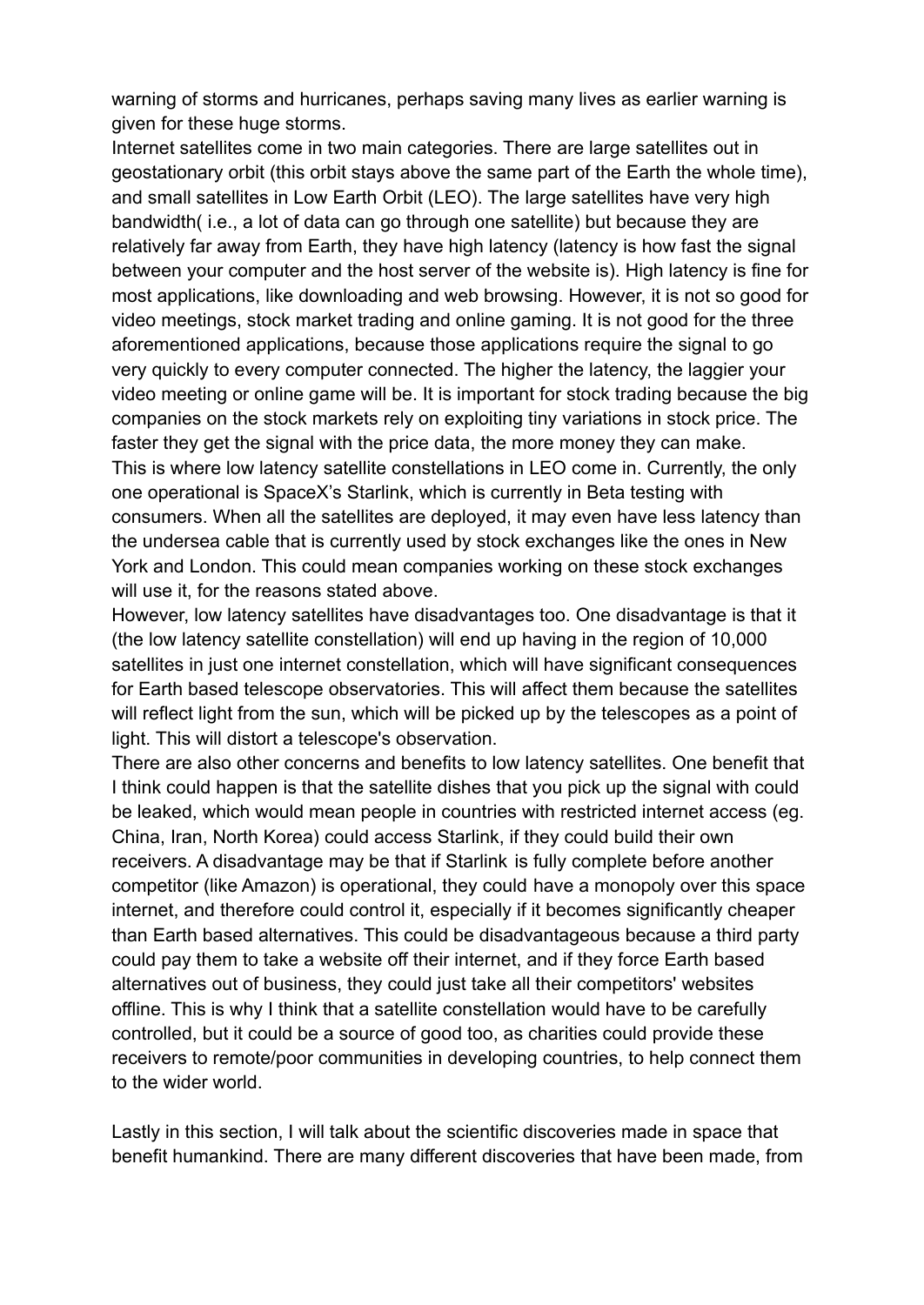potential for treating osteoporosis sufferers, to the origins of life on Earth, and potential new cancer drugs.

In space, astronauts' bones deteriorate because they are living in microgravity, an environment where gravity is absent, and they therefore have barely any work to do, so the body doesn't bother maintaining them. However, astronauts combat this by doing 2 hours of hard exercise each day, as well as having carefully calculated nutrient intake. This may lead to a breakthrough in treating osteoporosis, which afflicts millions of people worldwide [\(Independent](https://www.independent.co.uk/news/science/five-key-scientific-findings-15-years-international-space-station-a6796211.html)).

Experiments on the ISS have also exposed bacteria to the extreme environment of space (e.g., vacuum, very cold/very hot temperatures), and have found that some bacteria survive. This begs the question; do bacteria hitch a ride to other planets on our spacecraft, and are Earth bacteria living on mars, brought by one of our rovers or landers? It also raises the question of if our bacteria can survive in space, did life originate somewhere else in the solar system, and was it then brought here by an asteroid or comet [\(Independent](https://www.independent.co.uk/news/science/five-key-scientific-findings-15-years-international-space-station-a6796211.html)).

Research on the ISS has helped develop new microcapsules, which are tiny balloons that can be delivered to the site of a cancer tumour using a special needle. The research on the ISS found new ways of using fluid mechanics, which was then replicated on Earth. This could be a revolutionary system for curing more advanced cancers that could save many lives ([ScienceFocus](https://www.sciencefocus.com/space/five-things-the-iss-has-done-for-us/)).

#### **Environmental Sustainability**

This section will focus on the environmental sustainability of spaceflight. It will focus on the rocket fuel used, and will examine different types of rockets, to see if some fuels are worse than others, and if the rockets using less environmentally friendly fuels are actually worth it.

There are many different fuels used in rockets. They can be split into two categories, solid and liquid. All rocket fuels need a fuel source, and an oxidiser. In a solid rocket, these are combined in a hard substance. In a liquid fuelled engine, these are mixed together in the combustion chamber, at high temperatures and pressures.

I will first look at the environmental impact of rocket fuel. The fuels I intend looking at are RP-1 + LOX (Keralox), Hydrogen + LOX (Hydrolox), Methane + LOX (Methalox), Solid Rocket Fuel and Hypergolic Fuels (LOX means Liquid OXygen).

For launches with Keralox, the main byproducts are Carbon Dioxide, Water Vapour, Carbon Monoxide and Soot. Most of the Carbon Monoxide will bond to become Carbon Dioxide. There are also Nitrogen oxides and sulfuric compounds emitted, in small amounts. These are basically the same as emissions from a combustion engine in a car, but just in much larger amounts.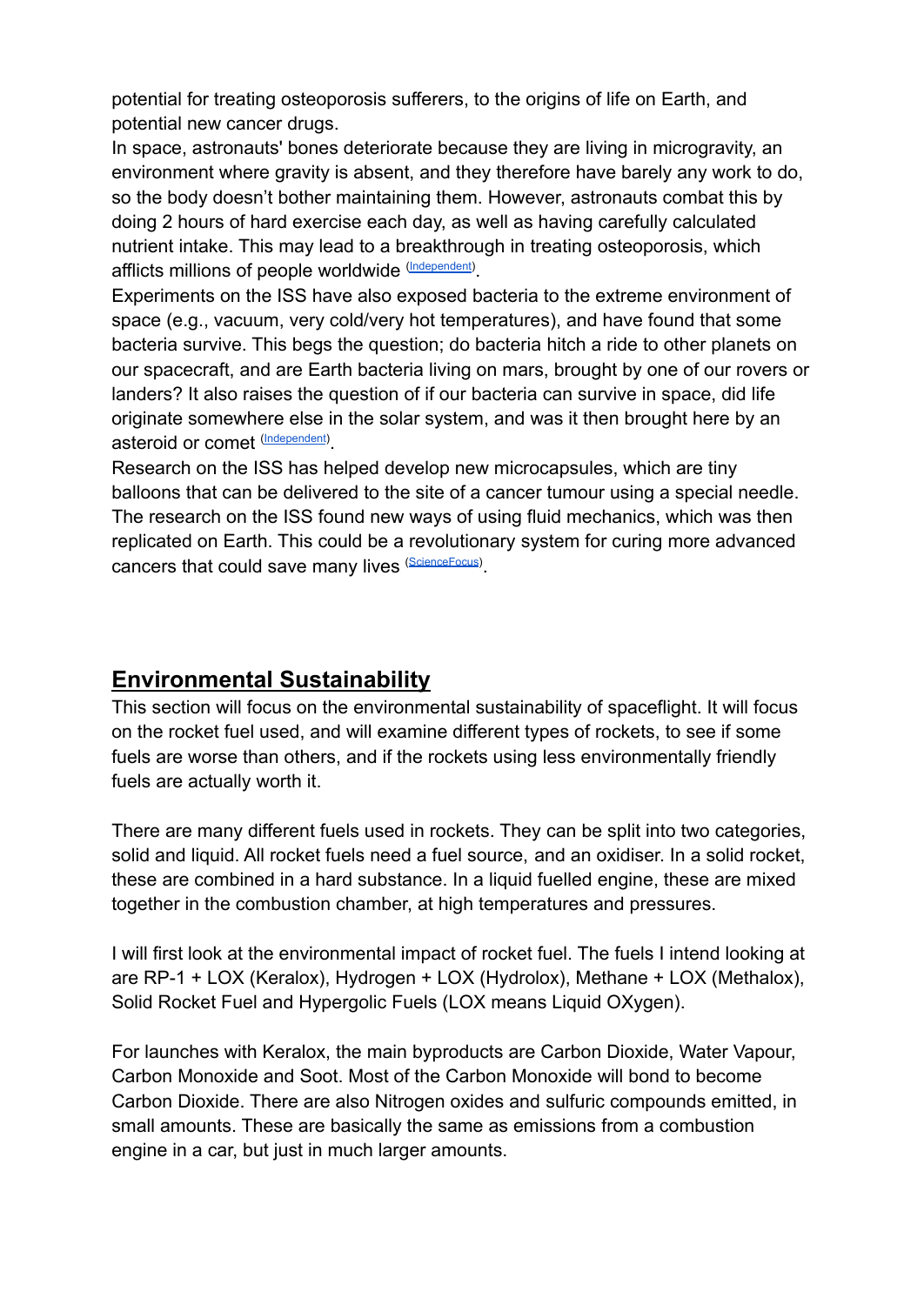The end result is that the main byproducts that affect the atmosphere the most are the Carbon Dioxide and Water Vapour, which are both greenhouse gases. The soot, Carbon Monoxide and other trace gases come from the fact that hydrocarbons (what RP-1 is made of) are not all the same. Greenhouse gases trap heat in the atmosphere, leading to the phenomenon known as global warming.

For rockets using Hydrolox, the main byproduct is Water Vapour. It is probably the cleanest fuel, however hydrogen is not very dense, which means it takes more space in the rocket. This means the rocket has to be bigger for the same power. It does have quite a punch, as it is the fuel being used in NASA's upcoming SLS rocket. It was also the liquid fuel used in the space shuttles main engines. Hydrolox is the most efficient liquid fuel.

For rockets using Methalox, the main byproducts are Carbon Dioxide and Water Vapour. Because Methane is such a powerful greenhouse gas, it is actually better off in its constituent parts of 1  $CO<sub>2</sub>$  and 2 H<sub>2</sub>O, when burnt with oxygen. It is not actually used in any rockets yet, but it is used in SpaceX's Starship prototypes, and will be used in their Starship rocket. One of the reasons Methalox is used in Starship is because it can be manufactured using materials available on Mars, and SpaceX plan to send Starship to Mars.

Next up are Hypergolic fuels. These are not a nice bunch, with most of them being highly toxic and carcinogenic. They are stable for long periods of time, making them useful for ICBM (Inter - Continental Ballistic Missiles). Not many rockets use them nowadays. They mainly emit Carbon Dioxide, Water Vapour, Soot and Sufuric compounds.

Finally, there are Solid Rocket Boosters. These are very powerful. They gave the space shuttle millions of pounds of thrust. However, they are probably the worst of the lot in terms of emissions. They mainly emit aluminum oxide, soot,  $CO<sub>2</sub>$ , hydrogen chloride, nitrogen oxides and hydrogen. These are used on the Atlas V and the Ariane 5, and will also be used on NASA's upcoming SLS rocket. An advantage of these is they can provide a huge amount of thrust.

I will look at some of the more common rockets used today, and the fuels they use. The rockets I am looking at are the Atlas V, Delta IV Heavy, Falcon 9/Heavy, Electron, Ariane 5, Vega and Soyuz.

(I don't have the time to do a more in-depth exhaust:payload comparison)

| Rocket                                    | Fuel     | <b>Main Emissions</b> |
|-------------------------------------------|----------|-----------------------|
| Delta IV Heavy<br><b>US</b><br><b>ULA</b> | Hydrolox | <b>Water Vapour</b>   |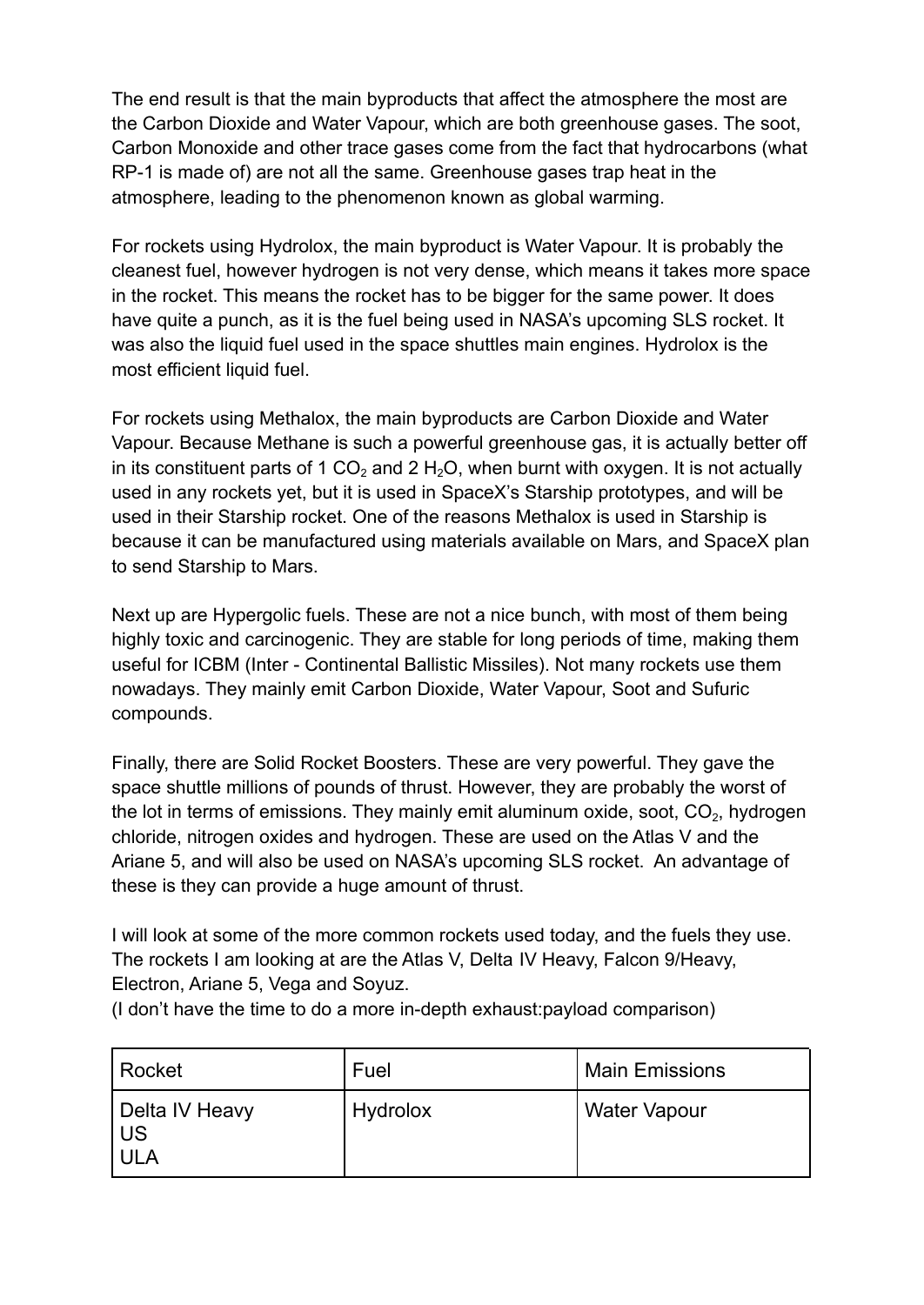| (Wiki)                                                                                                 |                                                |                                                                                                                                          |
|--------------------------------------------------------------------------------------------------------|------------------------------------------------|------------------------------------------------------------------------------------------------------------------------------------------|
| <b>Falcon Heavy</b><br>US<br>SpaceX<br>(Wiki)                                                          | Keralox                                        | Carbon Dioxide, Water<br>Vapour,<br>Soot                                                                                                 |
| Falcon 9<br>US<br>SpaceX<br>(Wiki)                                                                     | Keralox                                        | Carbon Dioxide, Water<br>Vapour,<br>Soot                                                                                                 |
| Soyuz $(2.1b)$<br><b>Russia</b><br>TsSKB-Progress, Chemical<br>Automatics Design and Starsem<br>(Wiki) | Keralox                                        | Carbon Dioxide, Water<br>Vapour,<br>Soot                                                                                                 |
| Electron<br><b>US/New Zealand</b><br>RocketLab<br>(Wiki)                                               | Keralox                                        | Carbon Dioxide, Water<br>Vapour,<br>Soot                                                                                                 |
| Ariane 5 (ECA)<br>Europe<br>Arianespace<br><u>(Wiki)</u>                                               | Hydrolox + SRB                                 | Water Vapour,<br>Aluminum Oxide, Soot,<br>Carbon Dioxide,<br>Hydrogen Chloride,<br>Nitrogen Oxides and<br>Hydrogen.                      |
| Atlas V<br><b>US</b><br><b>ULA</b><br>(Wiki)                                                           | Keralox + SRB<br><b>Hydrolox</b>               | Carbon Dioxide, Water<br>Vapour,<br>Aluminum Oxide, Soot,<br>Hydrogen Chloride,<br>Nitrogen Oxides and<br>Hydrogen.                      |
| Vega<br>Europe<br>Arianespace, ESA, ISA<br>(Italy)<br>(Wiki)                                           | <b>SRB</b><br>Hypergolic (UDMH +<br>$N_2O_4$ ) | Aluminum Oxide, Soot,<br>Carbon Dioxide,<br>Hydrogen Chloride,<br>Nitrogen Oxides,<br>Hydrogen, Water<br>Vapour and Sufuric<br>Compounds |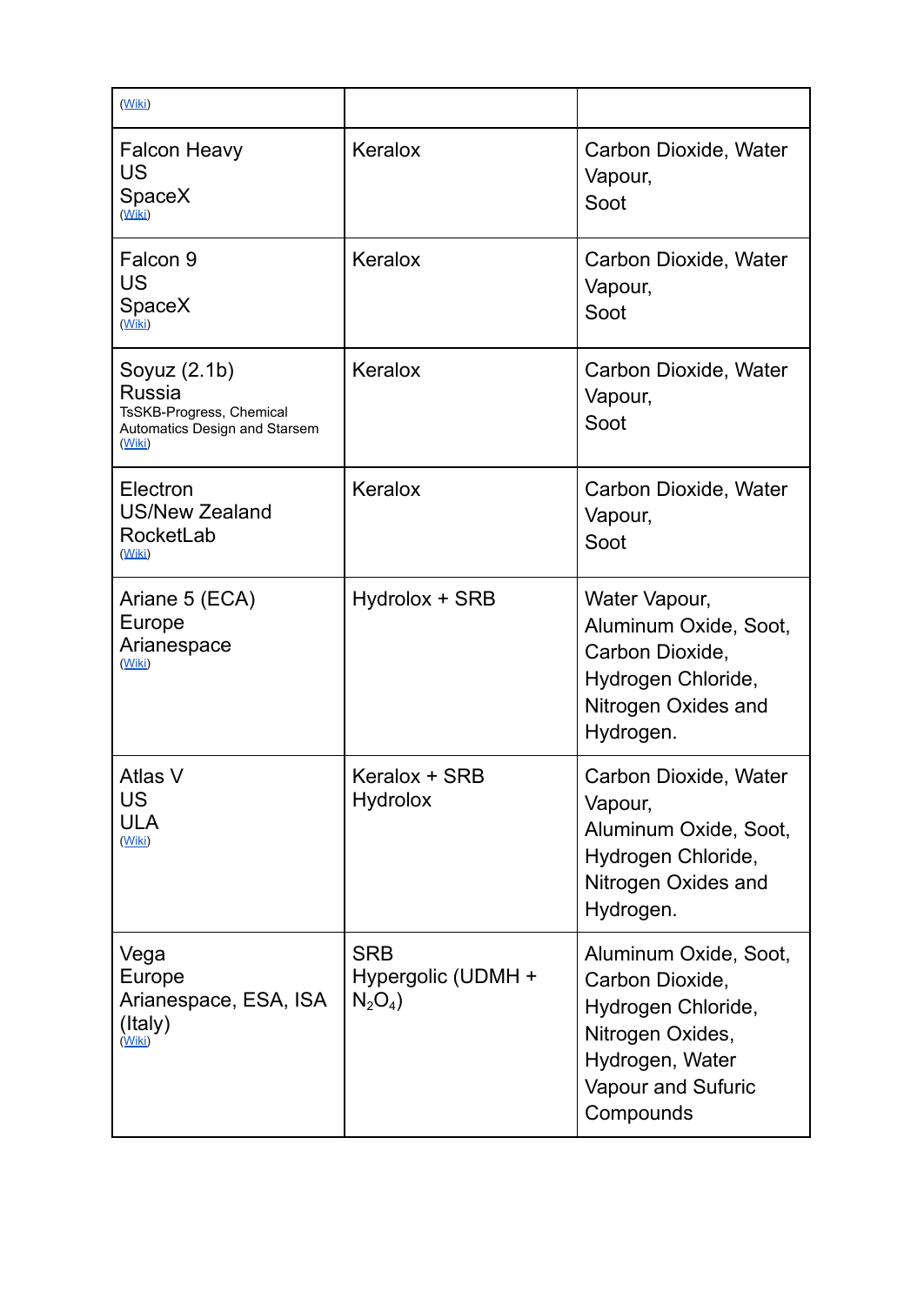The above table details the rocket, the fuels that rocket uses and the gases it emits to the atmosphere. It is in the order of best exhaust to the worst. The best is ULA's Delta IV Heavy, which runs on Hydrolox and only releases H<sub>2</sub>O. The next rockets are the Falcon 9, Falcon Heavy, Soyuz and Electron. These all use Keralox and emit Carbon Dioxide, Water Vapour and Soot. Next up is the Ariane 5, operated by ESA, which uses SRBs and Hydrolox. It emits Water Vapour, Aluminum Oxide, Soot, Carbon Dioxide, Hydrogen Chloride, Nitrogen Oxides and Hydrogen. After this is the Atlas V (Second last place). This emits Aluminum Oxide, Soot, Carbon Dioxide, Hydrogen Chloride, Nitrogen Oxides, Hydrogen, Water Vapour and Sufuric Compounds. Finally, in last place is ESA's Vega. It emits Aluminum Oxide, Soot, Carbon Dioxide, Hydrogen Chloride, Nitrogen Oxides, Hydrogen, Water Vapour and Sufuric Compounds.

|                                  | <b>FUEL</b>                       | C <sub>02</sub> | <b>WATER VAPOR</b> | <b>SOOT</b> | <b>NO<sub>x</sub></b> | <b>INORGANIC</b><br><b>CHLORINE</b> | <b>ALUMINA</b> | <b>SULFUR CONTAINING</b><br><b>COMPOUNDS</b> |
|----------------------------------|-----------------------------------|-----------------|--------------------|-------------|-----------------------|-------------------------------------|----------------|----------------------------------------------|
| <b>TITAN II</b>                  | <b>HYPERGOLIC</b>                 | 36              | 16                 | 0.2         | 0.3                   | 0                                   | 0              | 0.3                                          |
| SOYUZ FG                         | $RP-1+$<br><b>HYPERGOLIC</b>      | 243             | 64                 | 13          | 0.4                   | $\mathbf 0$                         | $\mathbf 0$    | $\sim$ 0                                     |
| <b>ATLAS V N22</b>               | $SRB + RP-1 +$<br><b>HYDROGEN</b> | 259             | 111                | 2.1         | 0.8                   | 21.4                                | 30             | ~1                                           |
| <b>FALCON 9</b>                  | <b>RP-1</b>                       | 425             | 152                | 30          | 1                     | $\mathbf 0$                         | $\mathbf 0$    | ~0                                           |
| <b>DELTA IV HEAVY</b>            | <b>HYDROGEN</b>                   | ~0              | 632                | 0           | 0.5                   | $\mathbf 0$                         | 0              | 0                                            |
| <b>SPACE SHUTTLE</b>             | $SRB +$<br><b>HYDROGEN</b>        | 443             | 976                | 4.2         | 7                     | 250                                 | 350            | ~1                                           |
| <b>SLS</b>                       | $SRB +$<br><b>HYDROGEN</b>        | 538             | 1346               | 5.1         | 8.5                   | 302.5                               | 423.5          | ~0                                           |
| STARSHIP +<br><b>SUPER HEAVY</b> | <b>METHANE</b>                    | 2683            | 2199               | $\bf{0}$    | 1.7                   | 0                                   | $\bf{0}$       | 0                                            |

#### ROCKET EMISSION TOTALS<sup>[METRIC TONNES]</sup>

### EVERYDAY<br>ASTRONAUT

This table ([Tables](https://everydayastronaut.com/rocket-pollution/)) shows the fuels, and then the Metric Tonnes of different gases produced. The rockets are the Titan II (Hypergolic), Soyuz (Keralox + Hypergolic), Atlas V (SRB + Keralox + Hydrolox), Falcon 9 (Keralox), Delta IV Heavy (Hydrolox), Space Shuttle (SRB + Hydrolox), SLS (SRB + Hydrolox) and Starship (Methalox).

The table below shows the same rockets, their payload to orbit, and then the ratio of gas emitted to the payload to orbit.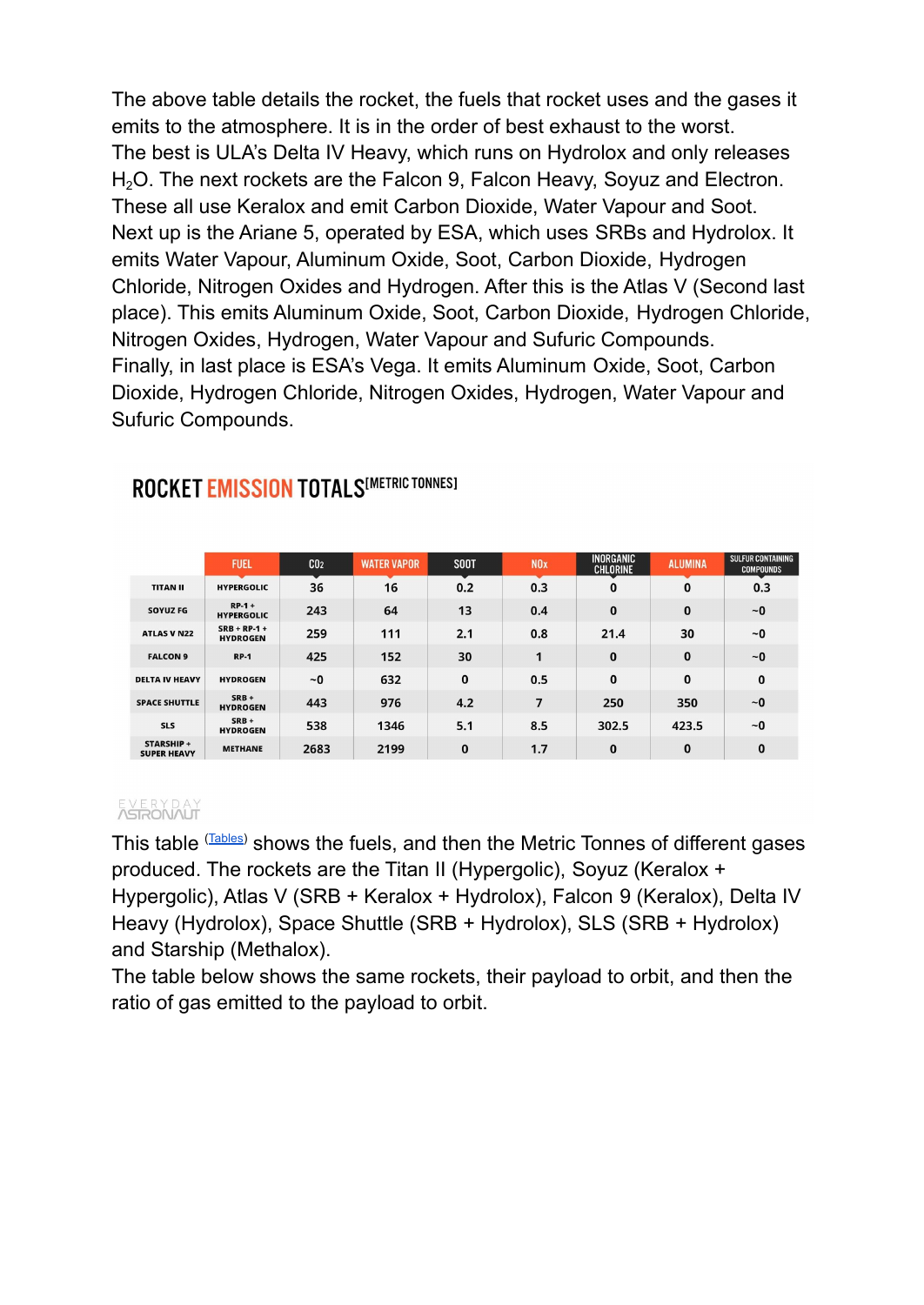|                                         | PAYLOAD TO LEO CO2:PAYLOAD |          | H <sub>2</sub> O:PAYLOAD | <b>ODS:PAYLOAD</b>      |
|-----------------------------------------|----------------------------|----------|--------------------------|-------------------------|
| <b>TITAN II</b>                         | 3.5                        | 10       | 4                        | ~10                     |
| <b>SOYUZ FG</b>                         | $\overline{7}$             | 35       | 9                        | $\sim 0$                |
| <b>ATLAS V N22</b>                      | 13                         | 20       | 9                        | $\overline{\mathbf{4}}$ |
| <b>FALCON 9</b><br>(REUSED)             | 15.5                       | 27       | 10                       | $\sim$ 0                |
| <b>FALCON 9</b><br>(EXPENDABLE)         | 22.8                       | 19       | $\overline{7}$           | $\sim 0$                |
| <b>DELTAIV</b><br><b>HEAVY</b>          | 29                         | $\Omega$ | 22                       | ~1                      |
| <b>SPACE SHUTTLE</b>                    | 28                         | 16       | 35                       | 21.7                    |
| <b>SLS</b>                              | 95                         | 6        | 14                       | 7.7                     |
| <b>STARSHIP +</b><br><b>SUPER HEAVY</b> | 100                        | 27       | 22                       | $-0$                    |

### **EMISSIONS TO PAYLOAD MASS RATIO [METRIC TONNES]**

#### **ASRONALT**

It is also important to appreciate that the higher up in the atmosphere the emissions are the longer they stick around, and the more heating they cause. Also worth mentioning, is that there is a huge amount of carbon emitted as the rockets are made, so companies such as SpaceX and RocketLab are already better as they are reusing or trying to reuse most of the rocket, as it also saves them money.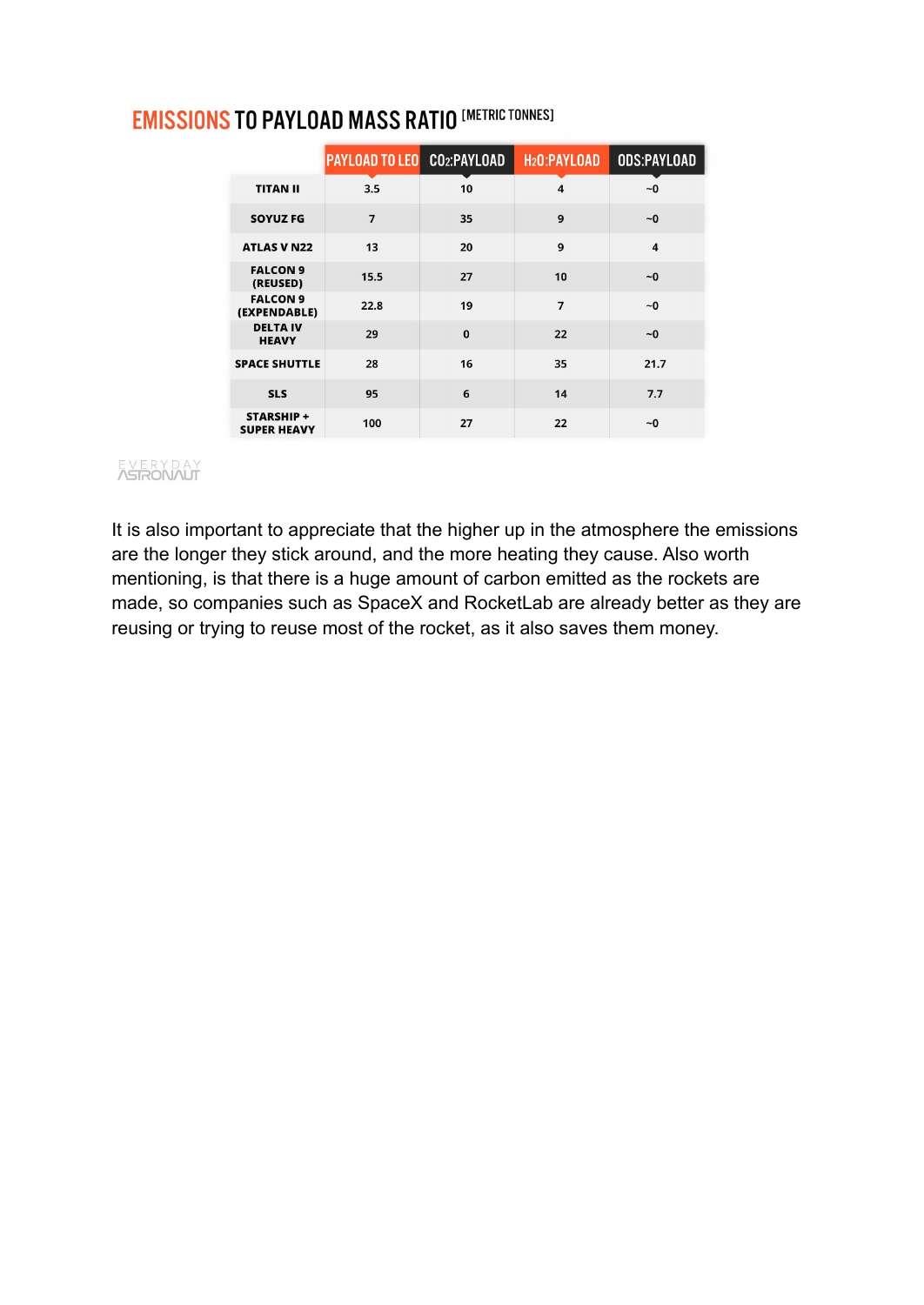# **Findings**

#### **Economic Sustainability**

In the area regarding the economic sustainability of space exploration, I found that Ireland contributes about €19 million to ESA per year, which is 0.39% of ESA's total budget of €5 billion. I also found that "*ESA operates on the basis of geographical return, i.e. it invests in each Member State, through industrial contracts for space programmes, an amount more or less equivalent to each country's contribution"* This should mean that they invest around €20 million into Ireland by giving Irish companies contracts for ESA programs. According to an Enterprise Ireland report, commercial sales from Irish companies directly resulting from ESA support was over €75m in 2015, and was projected to be €133m by 2020. The turnover of those companies was projected to be €0.5B by 2020, and it was projected to be 4,500 jobs related to ESA in Ireland by 2020. I also found that there are 67 companies and research institutions working with ESA in Ireland, and that the global space economy has been growing at twice the rate (6.7%) of the global economy (3.5%), and is expected to be a trillion dollar industry by the end of this decade.

This means if Ireland keeps investing like it already is, it will continue to reap the rewards.

I then looked at NASA, and I found that what they are doing is they are investing in companies to develop a commercial economy in Low Earth Orbit. They have many contracts such as Commercial Resupply Services (CRS) and Commercial Crew to deliver supplies and astronauts to the ISS, and Human Landing Services (HLS) and Commercial Lunar Payload Services (CLPS) to land humans and cargo on the moon as a part of the Artemis Program. These contracts have already led to non-government funded commercial activity in space, with the Inspiration-4, the first all civilian mission to space, set to launch on a Crew Dragon spacecraft on a Falcon 9 rocket - all made by SpaceX, and paid for by private individuals (one person funded it - there was a competition for the other three seats).

I then said that Europe would benefit financially from having a larger space industry like this. However, there would be problems. One problem is that ESA's spaceport is in South America (French Guiana), which means for a European company to get their rocket there, it costs much more money, and has a greater chance of something going wrong. In America, it is easier to transport the rockets to the launch site, as there is the existing infrastructure to take them there, or they are made very close to the launch site.

I then found another problem with ESA investing in private companies. It is that ESA's budget is a quarter of NASA's (€5B to €19B), which means they can't give the billion dollar contracts that NASA gives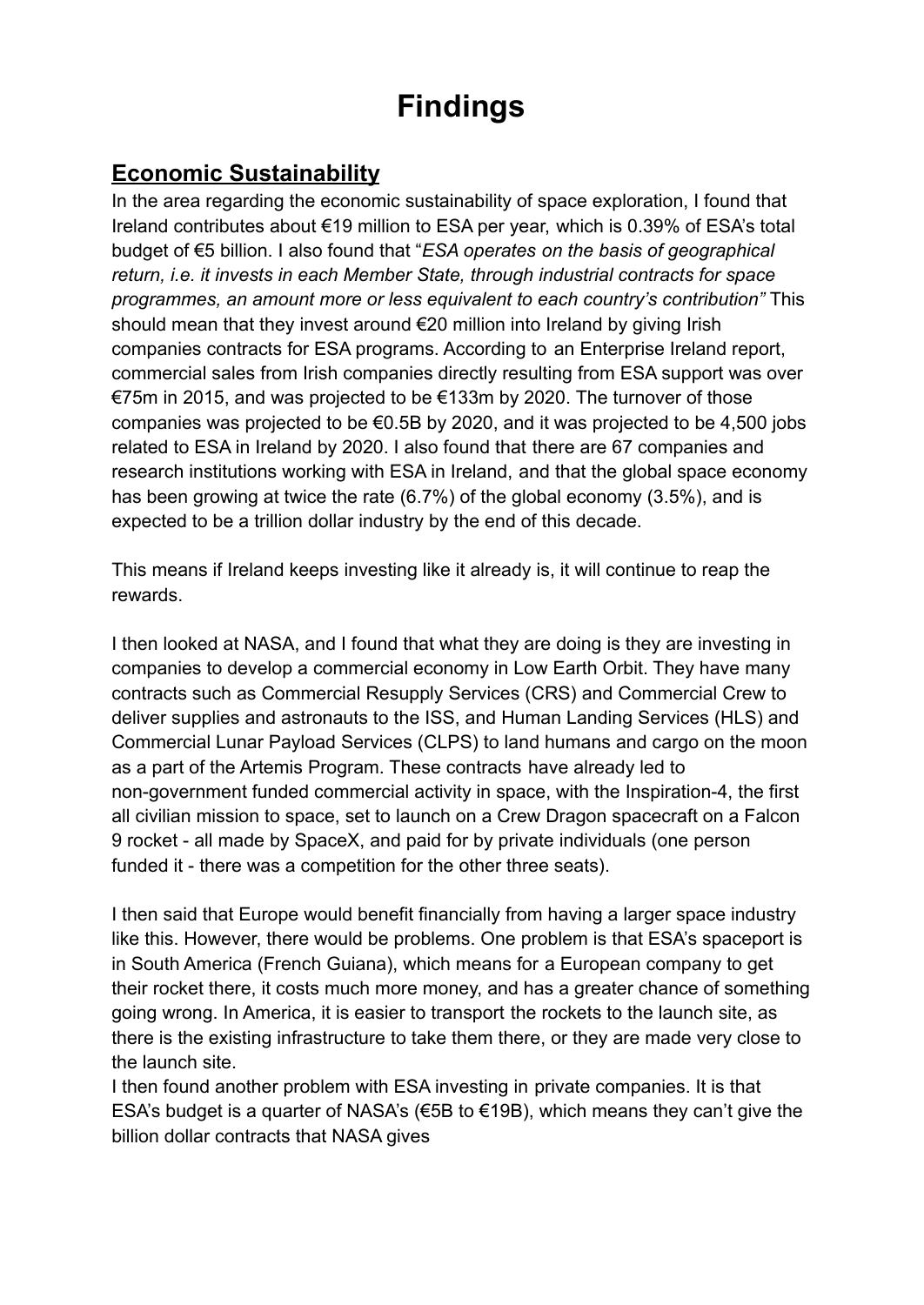#### **Social Sustainability**

In this section, I was looking at the sustainability of spaceflight from a social perspective. I looked at the spinoff technologies developed for spaceflight, the dividends paid by exploring space, the infrastructure that satellites provide and the scientific discoveries that benefit humans on Earth.

When I looked at the spinoff technologies I found that among many, many things, more efficient solar panels, and better batteries were developed, as well as water purification systems. These technologies are now being used on Earth to make our electricity grid renewable, and to provide clean water in developing countries.

When I looked at the dividends paid, I found that the main one was the fact that space employs a lot of people. For example, during the Apollo program, and still today, there are many companies contracted by NASA and other space agencies to build parts for rockets and spacecraft. All of these companies directly and indirectly employ large numbers of people.

Next, I found that the satellites in space have several functions. Some are for internet/communication, others are for weather monitoring. I found that the internet satellites can provide internet to poor/rural communities, speed up the stock exchanges and provide low latency online gaming. However, I also think that these satellites can ruin telescope readings, and if one company was to have a monopoly on this high speed low latency internet, and especially if it were cheaper than earthbound alternatives, then measures would have to be taken to prevent the internet being controlled by one entity. However, by the fact that the satellites are passing over the entire earth, this means that countries with restricted internet perhaps would no longer be able to disconnect their citizens from the world.

I also found out that there is valuable scientific research being done on the ISS. Among many experiments, some are finding possible cures for osteoporosis, others are providing data for theories concerning the origin of life, and most importantly, researchers are making microcapsules that may be able to be used in cancer treatments. Making these capsules may not have been possible without the experiments on the ISS.

#### **Environmental Sustainability**

In this section, I was looking at the environmental impact of rockets, and I found that there are many types of rocket fuel, with varying degrees of worseness for the environment.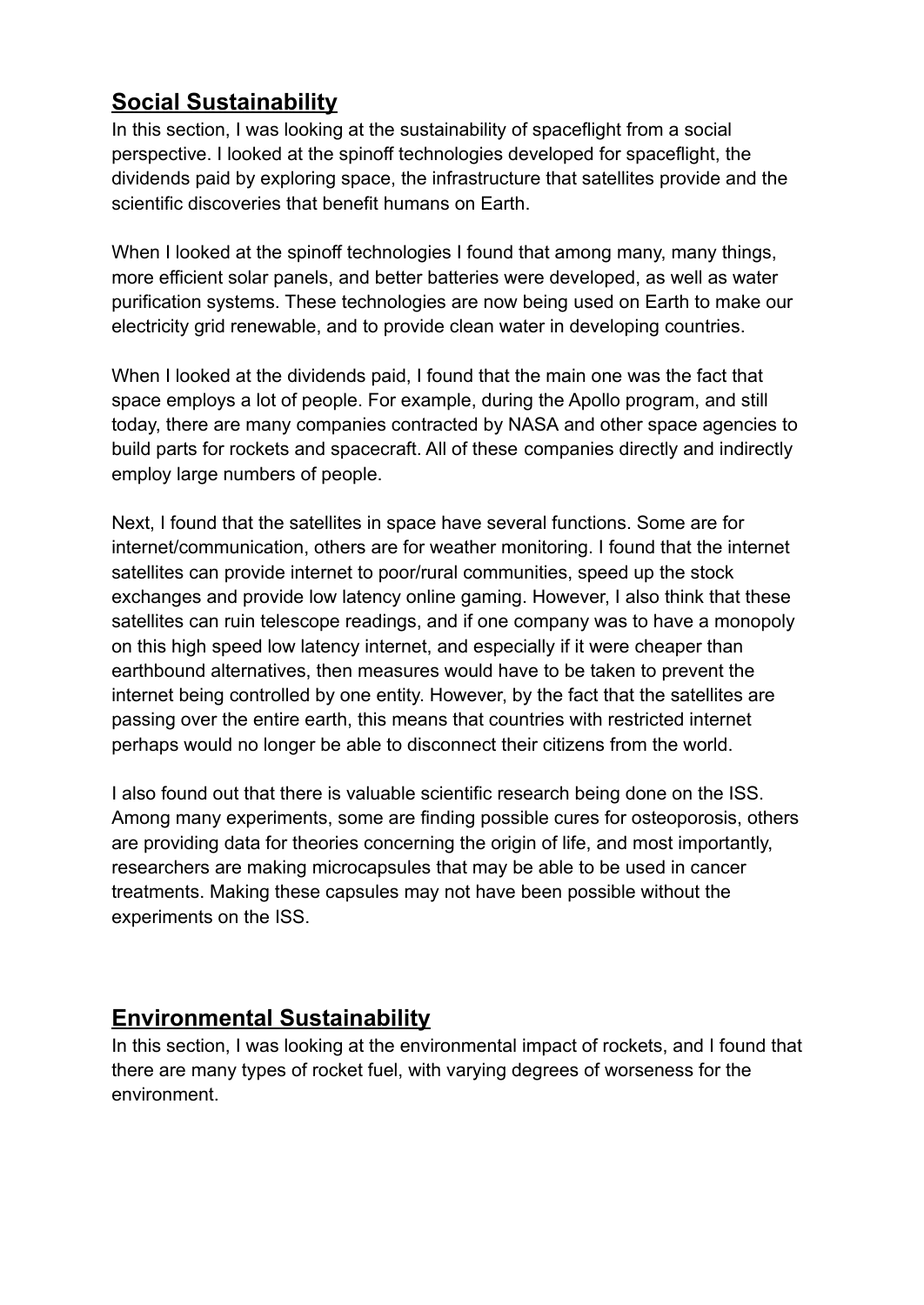I found that there were two main types of rocket fuel, solid and liquid. Solids are definitely worse for the environment, however, they pack a huge punch when launching rockets.

I found that the main rocket fuels are Keralox (RP-1 + LOX), Hydrolox (Hydrogen + LOX), Methalox (Methane + LOX), Hypergolic Fuels and Solid Rocket Fuel. In the order of worst to best, they are Solid Rocket Fuels (*produces aluminum oxide, soot, CO<sup>2</sup> , hydrogen chloride, nitrogen oxides and hydrogen*), Hypergolic Fuels (*produces Carbon Dioxide, Water Vapour, Soot and Sufuric compounds*). Next is Keralox (produces Carbon Dioxide, Water Vapour, Carbon Monoxide and Soot), Methalox (produces  $CO<sub>2</sub>$  and H<sub>2</sub>O) and finally Hydrolox (produces H<sub>2</sub>O). The reason I ranked Methalox and Hyrolox as the cleanest is because while water vapour is a potent greenhouse gas, it would go out of the atmosphere and into the water cycle, which is much quicker than the  $CO<sub>2</sub>$  in the carbon cycle.

I also found that some rockets are better than others, with the best one I looked at being the Delta IV Heavy (USA), and the worst being Vega (Europe).

I also found out that the potency of the greenhouse gas depends on its height in the atmosphere (higher is worse), and that a rocket's reusability affects how much carbon is released.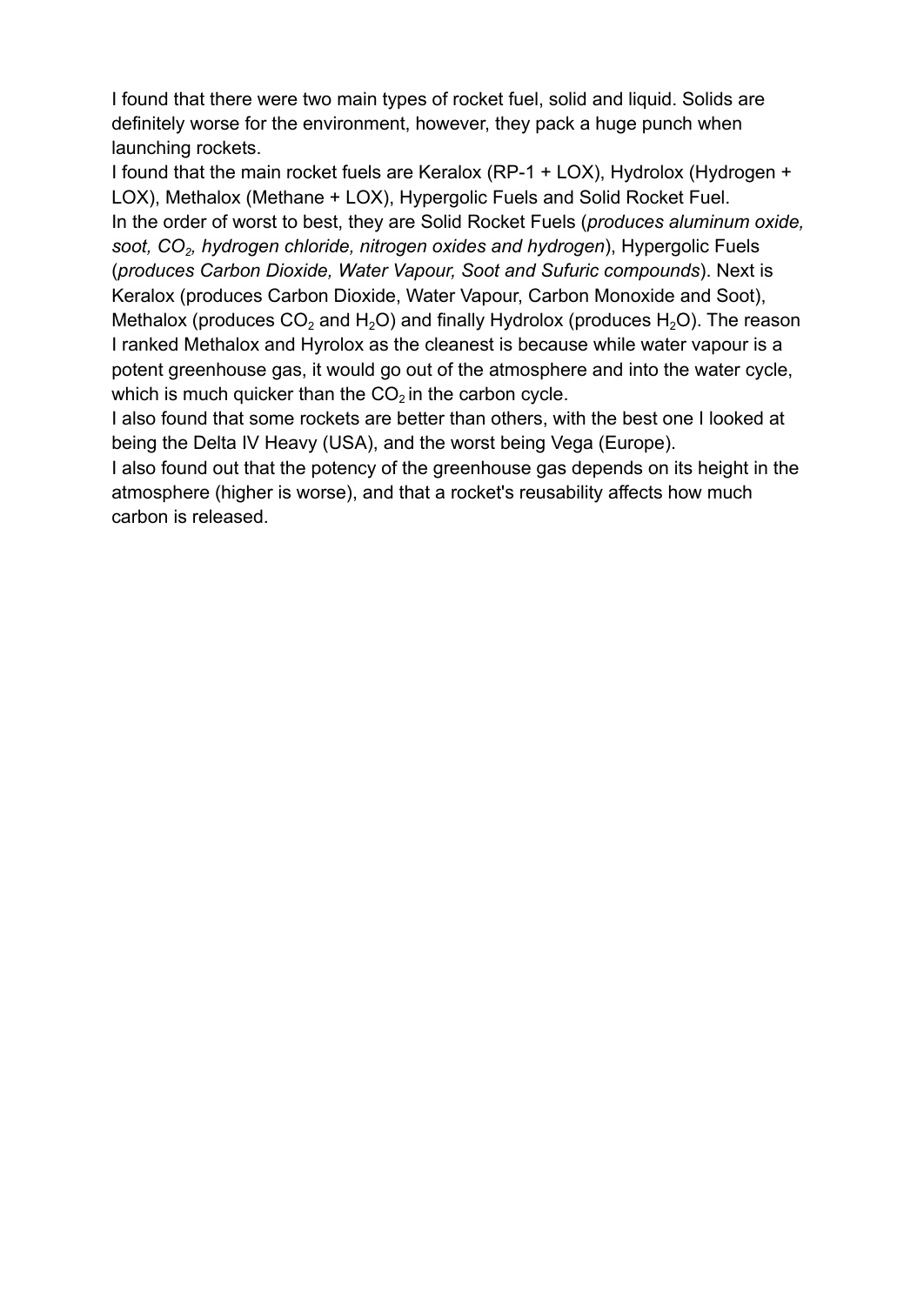### **Conclusions**

In this section, I will present what I set out to find, and then I will conclude with what I found.

#### **Economic Sustainability**

In this section, I set out to take a look at

- 1.) Ireland's investment in ESA, the European Space Agency, and see what dividends that investment pays, in addition to
- 2.) looking at the US/NASA and their investment in private spaceflight to see what benefits they reap from such investment.

Firstly, I can conclude that Ireland's investment in ESA ( $\sim \epsilon$ 20m/year) is worth it, as commercial sales for companies supported by ESA was projected to be €133m by 2020, the turnover of these companies was expected to be  $\epsilon$ 0.5b by 2020, and around 4,500 Irish people are employed in jobs relating to ESA. I believe that this will only increase and keep growing into the future.

Secondly, I can conclude that NASA's investment in private spaceflight is worth it, because NASA no longer has to pay Russia for expensive flights to the ISS (\$82m per seat to \$54m per seat). NASA was able to do this by having contracts for US aerospace companies to develop their own spacecraft to bring people to the space station. One reason why they are doing this is to save money like I said above, but another reason is if NASA can begin to set up an economy that consists of US companies operating in space, that is essentially a previously unknown sector of the market that they have just opened up. These companies will pay taxes to the US government, so it will provide a new source of income for the government. I can conclude from this that NASA is reaping the benefits of this investment already, with SpaceX already launching crew missions to the ISS (Crew-2 is up next), and they are also launching the first completely privately funded crewed mission to space (Inspiration-4).

#### **Social Sustainability**

In this section, I set out to look at

- 1.) the "spinoff" technologies from spaceflight exploration,
- 2.) the dividends paid by exploring space as well as
- 3.) the services provided by infrastructure in space such as satellites, and
- 4.) the scientific discoveries made on the ISS that benefit us all on Earth

Firstly, I can conclude that there are many spinoff technologies from spaceflight. Some of them are more widely applicable than others. However, all of them are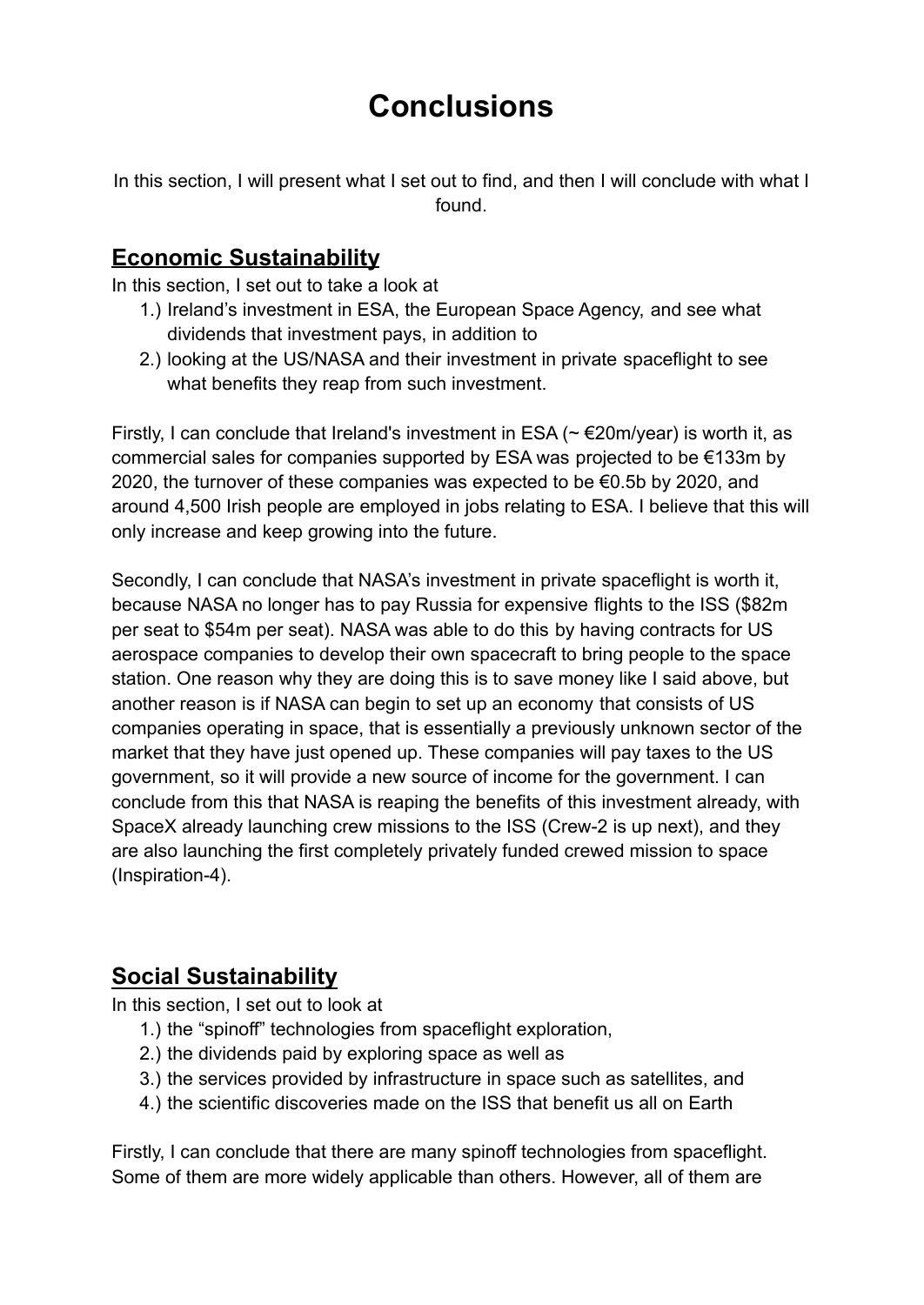benefiting Earth in one form or another. I believe that these technologies are an advantage from spaceflight, and that they are part of making spaceflight sustainable by giving back to the Earth.

Secondly, I can conclude that there are indeed positive social dividends paid from exploring space. The main one that I can think of is the fact that there are a lot of contractors employed in the industry, therefore they create many jobs for skilled workers that will likely have long term employment.

Thirdly, I can conclude that the infrastructure provided by satellites is sustainable and worth it, because it not only provides internet services, they also play a role in weather forecasting, and in particular forecasting the paths of big storms. However, there are dangers with satellite internet and one company having a monopoly, so I believe it will need to be regulated to work properly.

Finally I can conclude that the scientific research on the ISS is 100% worth it and sustainable. I say this because there are not only experiments that are creating new medicines and even a possible cancer cure, they are also finding out facts about the cosmos, and the origins of life in our solar system.

#### **Environmental Sustainability**

In this section, I set out to take a look at

- 1.) the environmental sustainability of spaceflight.
- 2.) the rocket fuel used, and
- 3.) the different types of rockets and rocket fuel, to see if some fuels are worse than others, and if the rockets with worse fuels are actually worth it.

Firstly, I conclude that spaceflight is relatively environmentally sustainable, because there are a pretty small number of flights, however, each flight can release many tons of gases into the atmosphere.

Secondly, I can conclude that the best fuel is Hydrolox, next up is Methalox, then Keralox, Hypergolic fuels and Solid Rocket Fuels. My rationale for choosing Hydrolox as the best even though water vapour is a fairly potent greenhouse gas, is that it would evaporate out of the atmosphere quickly as it is a part of the water cycle. I do not believe the same can be said of the  $CO<sub>2</sub>$  produced by Keralox, Hypergolic fuels and Solid Rocket Fuels.

Thirdly, I conclude that there are many different types of rockets. Some are cleaner than others. For example, the Delta IV Heavy, operated by ULA in the US, was the rocket I found had the cleanest exhaust, with it being practically all water vapour. The worst rocket was the Vega, operated by ESA and Arianespace. It has three stages of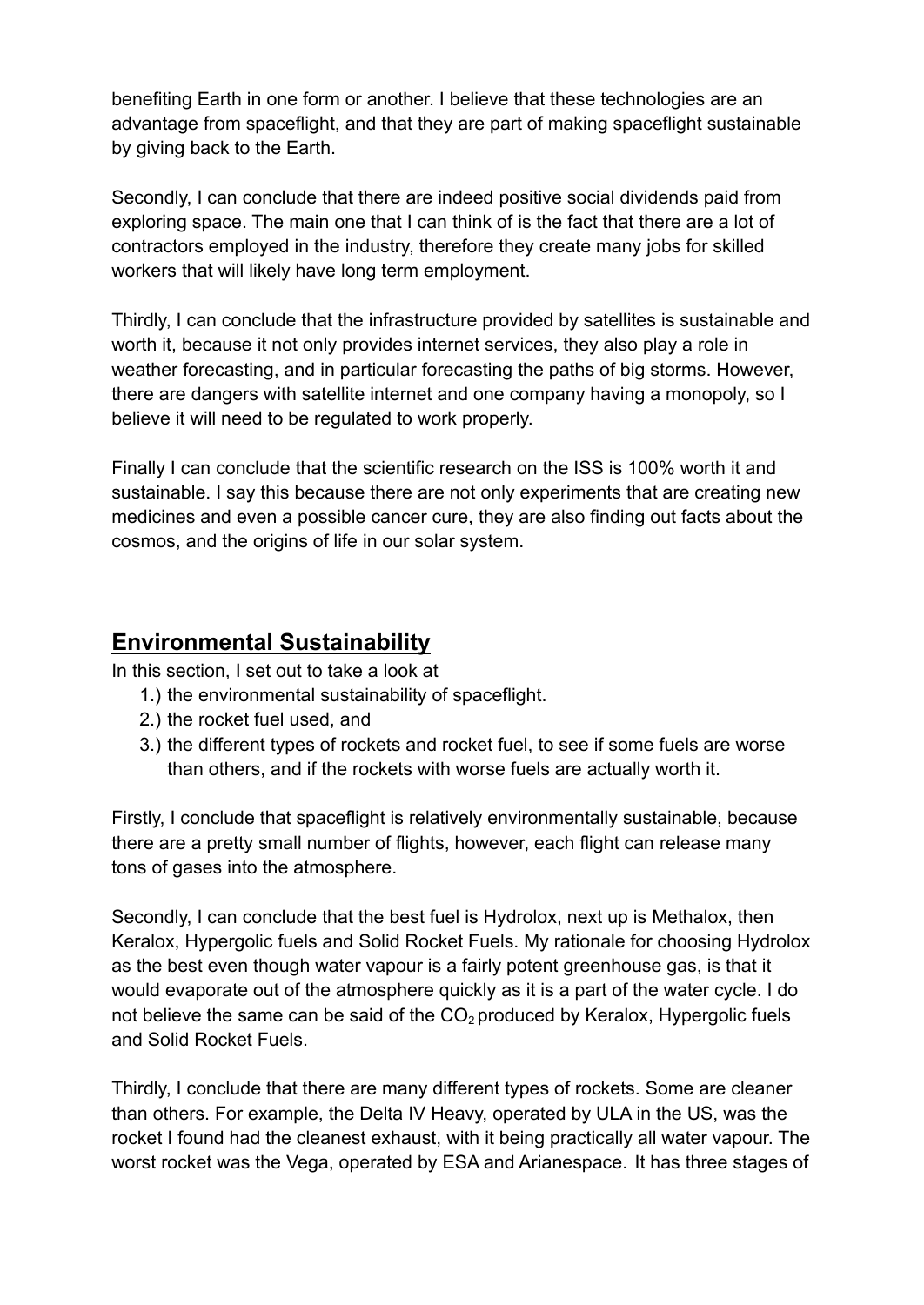SRBs, and then an optional 4th stage of hypergolic fuels. The next best rockets are the kerlox ones, the Falcon 9, Falcon Heavy, Soyuz and Electron. Next is ESA's Ariane 5, which is a very reliable rocket (SRBs and Hydrolox). Second last is ULA's Atlas V which is also a very reliable rocket (SRBS, Keralox and Hydrolox). I also want to say that the environmental sustainability of the rocket does not have much correlation with its price or payload, as the Delta IV Heavy can cost around \$350 million dollars, and launches very infrequently. The Falcon 9 is quite cheap, and launches more often, but it does not run on a particularly clean fuel.

I would also like to note that the exhaust's potency as a greenhouse gas depends on the altitude it is at, with the higher it is meaning it is more potent as it will not recycle out of the atmosphere as quickly. On top of that, I would like to mention ion engines, which are engines that take a heavy, inert atom such as zenon, ionize it (give it an electrical charge), and then use magnets to push it out the back of the spacecraft. This would be environmentally friendly, because xenon is inert, but it produces too low thrust to be used on earth. They are instead used in space. However, a version of these that can take xenon from the higher atmosphere has been developed, and could be used to keep a satellite in a low orbit as the thrust from this could counteract the atmospheric drag experienced at such low altitude. This could enable better earth observation, and more accurate tracking of climate change.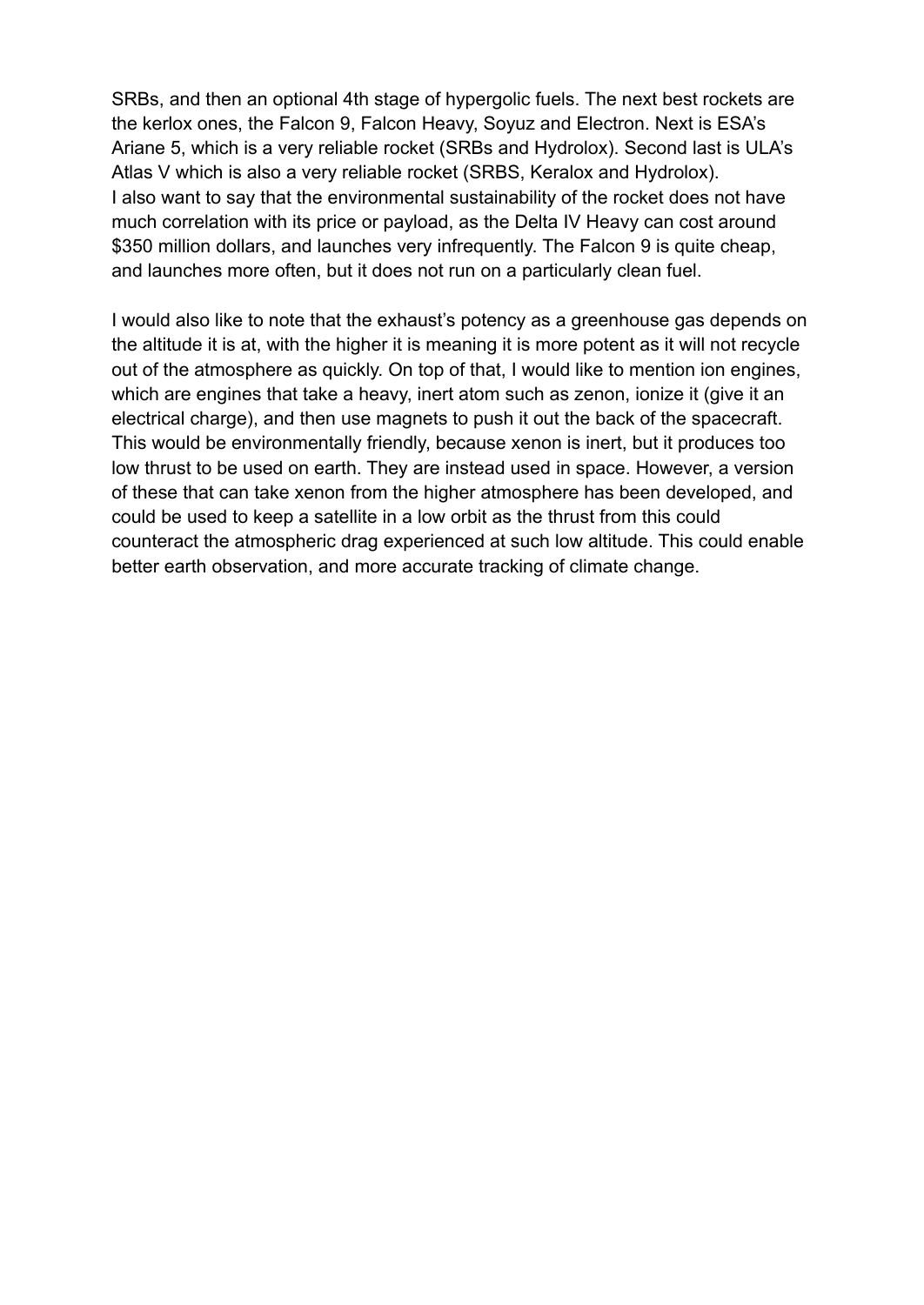# **Final Conclusion**

When I started this project, I set out to answer the question "*Is Space Exploration a Sustainable Enterprise? - Economically, Socially and Environmentally.*" I believe I can unequivocally conclude that yes, spaceflight is a sustainable enterprise. I am only unsure of this fact with some of the rocket fuels used, and the fact that not all rockets are reused like the Falcon 9. I am also unsure about satellite internet constellations, as I fear it could be too easy for a company to get a monopoly. This may point to the need for extra research in this area.

I also stated my project was going "to discover how Governments should plan for Investments in Space Programmes going forward (with a particular focus on Ireland's involvement in this area)"

I believe that I have answered this question, as I have laid out what NASA are doing, and the fact that they are already reaping the rewards. I would also say that for Europe to do this, we would need to at least double, if not quadruple our funding to match NASA's. More realistically, I think we should be investing in colleges for STEM, especially aerospace, as I believe only one college in Ireland offers a degree in Aerospace Engineering (UL). In my opinion we need to expand our colleges more anyway, to have more STEM courses, and to lower the costs of college to encourage more people to go to college and get advanced degrees to join a technologically advanced workforce.

Another, more human, part of space travel is that it enables us to look down on our own planet. It not only can help keep an eye on more rogue regimes that may pose a danger, it can let us examine ourselves from a distant perspective. I have read that many astronauts have said to put the world leaders up in orbit, and let them gaze down on our blue marble, and realise that all their borders which they care so much about, are non-existent, and can't be seen. From space, we are all humans.



This picture was taken by Apollo XI Command Module Pilot (CMP) Michael Collins. This image contains every single achievement, argument, war, squabble, country, and even every person, alive or dead, except one. The photographer, CMP Collins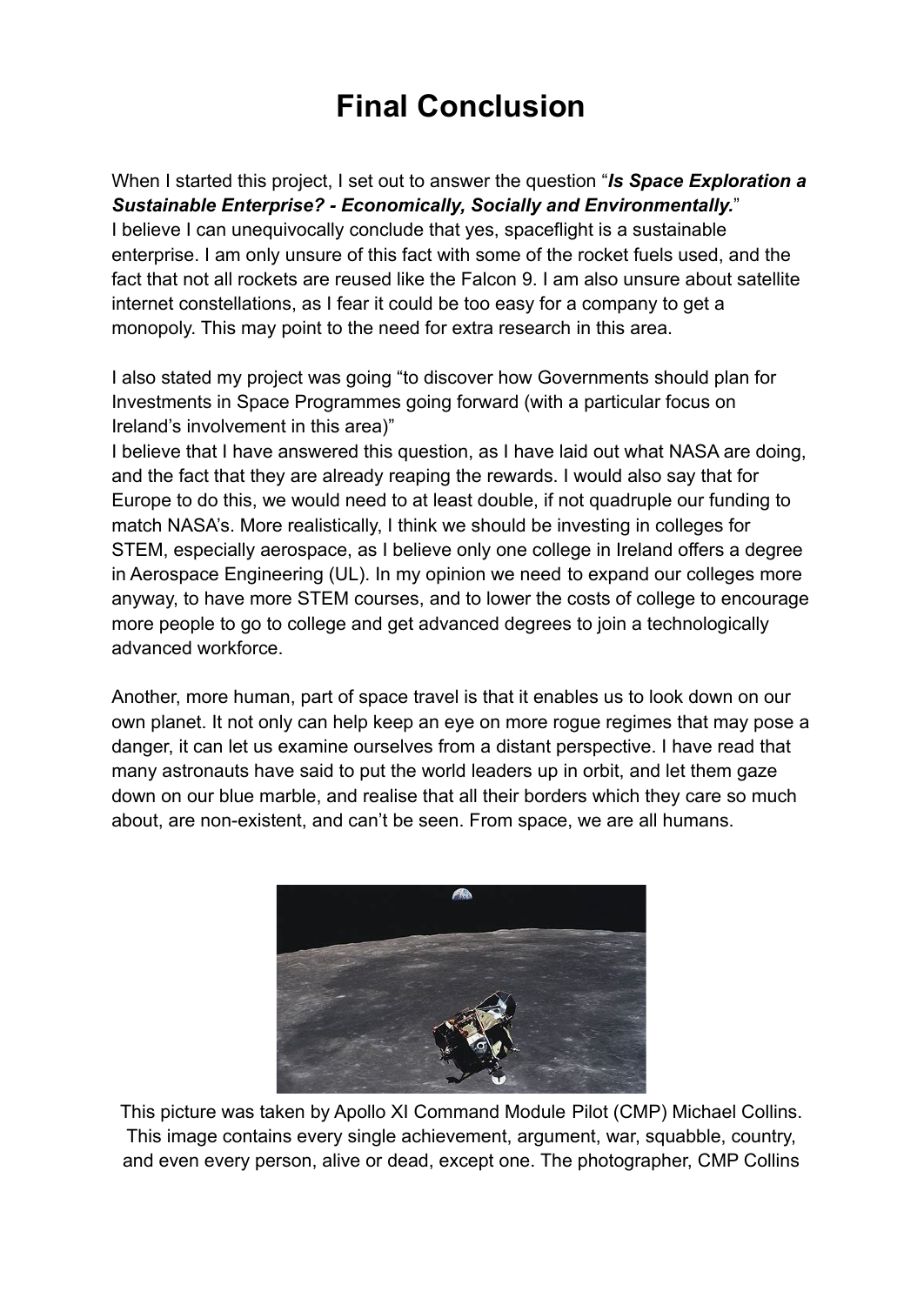Thank you for reading my project, I hope you found it interesting

I want to say thank you to my teacher, Miss O'Sullivan, for helping me with this project

### **References**

[https://enterprise.gov.ie/en/Publications/Publication-files/National-Space-Strategy-for](https://enterprise.gov.ie/en/Publications/Publication-files/National-Space-Strategy-for-Enterprise-2019-2025.pdf) [-Enterprise-2019-2025.pdf](https://enterprise.gov.ie/en/Publications/Publication-files/National-Space-Strategy-for-Enterprise-2019-2025.pdf)

[http://www.esa.int/About\\_Us/Corporate\\_news/ESA\\_facts](http://www.esa.int/About_Us/Corporate_news/ESA_facts)

[https://en.wikipedia.org/wiki/Guiana\\_Space\\_Centre](https://en.wikipedia.org/wiki/Guiana_Space_Centre)

https://en.wikipedia.org/wiki/Kennedy Space Center

[https://en.wikipedia.org/wiki/Vandenberg\\_Air\\_Force\\_Base](https://en.wikipedia.org/wiki/Vandenberg_Air_Force_Base)

[https://en.wikipedia.org/wiki/Vandenberg\\_Space\\_Launch\\_Complex\\_6](https://en.wikipedia.org/wiki/Vandenberg_Space_Launch_Complex_6)

<https://www.planetary.org/space-policy/nasas-fy-2020-budget>

[https://www.nasa.gov/directorates/spacetech/new\\_interactive\\_website\\_homeandcity](https://www.nasa.gov/directorates/spacetech/new_interactive_website_homeandcity)

[https://www.nalfl.com/?page\\_id=2561&cpage=1](https://www.nalfl.com/?page_id=2561&cpage=1)

[https://www.independent.co.uk/news/science/five-key-scientific-findings-15-years-int](https://www.independent.co.uk/news/science/five-key-scientific-findings-15-years-international-space-station-a6796211.html) [ernational-space-station-a6796211.html](https://www.independent.co.uk/news/science/five-key-scientific-findings-15-years-international-space-station-a6796211.html)

<https://www.sciencefocus.com/space/five-things-the-iss-has-done-for-us/>

[https://en.wikipedia.org/wiki/Delta\\_IV\\_Heavy](https://en.wikipedia.org/wiki/Delta_IV_Heavy)

[https://en.wikipedia.org/wiki/Falcon\\_Heavy](https://en.wikipedia.org/wiki/Falcon_Heavy)

[https://en.wikipedia.org/wiki/Falcon\\_9\\_Full\\_Thrust](https://en.wikipedia.org/wiki/Falcon_9_Full_Thrust)

<https://en.wikipedia.org/wiki/Soyuz-2#Soyuz-2.1b>

[https://en.wikipedia.org/wiki/Rocket\\_Lab\\_Electron](https://en.wikipedia.org/wiki/Rocket_Lab_Electron)

[https://en.wikipedia.org/wiki/Ariane\\_5](https://en.wikipedia.org/wiki/Ariane_5)